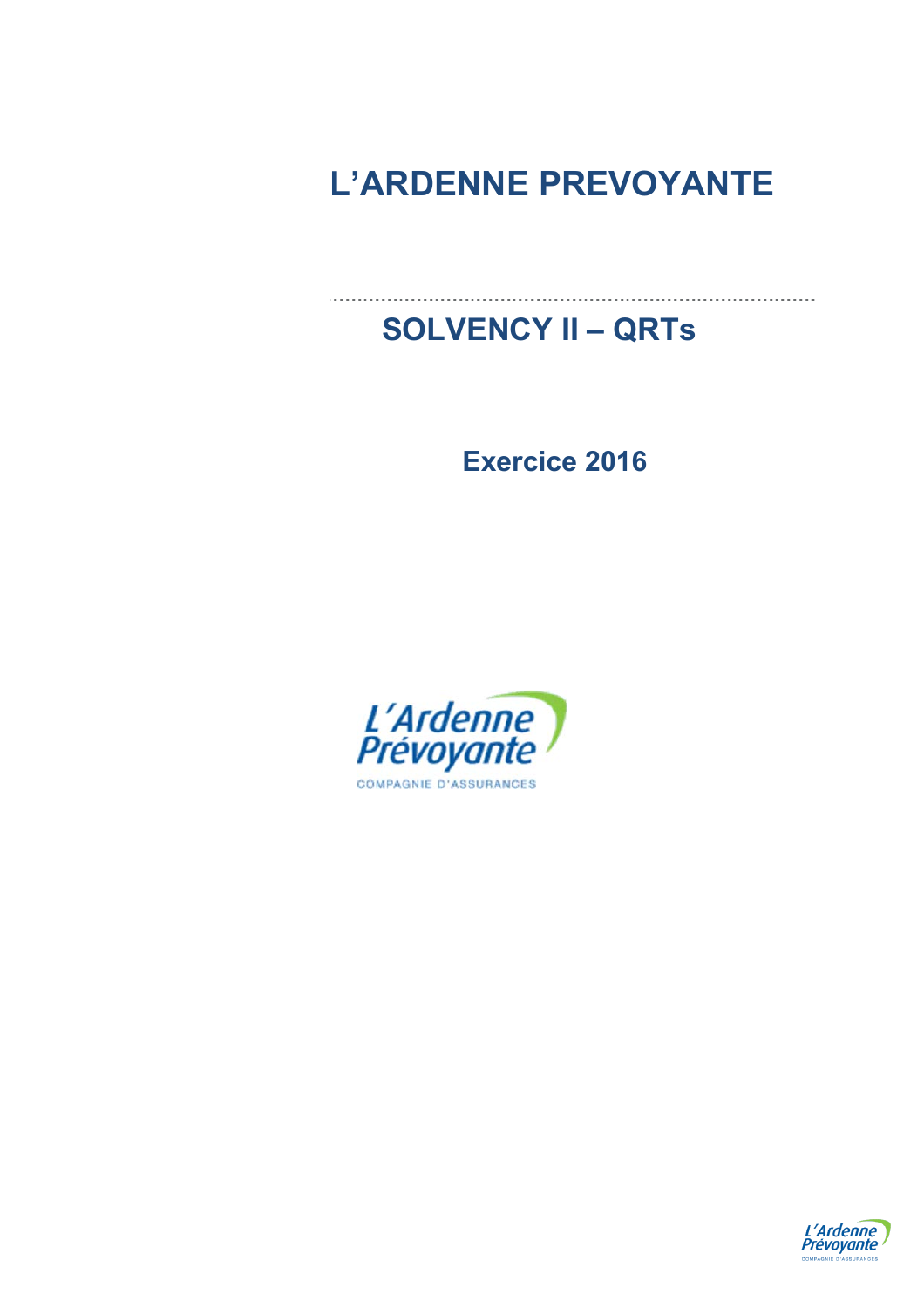## **S.02.01.02 Balance sheet**

| in EUR                                                                                                                  |                       |                                            |
|-------------------------------------------------------------------------------------------------------------------------|-----------------------|--------------------------------------------|
|                                                                                                                         |                       | <b>Solvency II value</b>                   |
| Assets                                                                                                                  |                       | <b>C0010</b>                               |
| Intangible assets                                                                                                       | R0030                 | $\overline{a}$                             |
| Deferred tax assets                                                                                                     | R0040                 | $\overline{a}$                             |
| Pension benefit surplus<br>Property, plant & equipment held for own use                                                 | R0050<br><b>R0060</b> | 1 823 353,00                               |
| Investments (other than assets held for index-linked and unit-linked contracts)                                         | R0070                 | 127.697.926,00                             |
| Property (other than for own use)                                                                                       | <b>R0080</b>          | 3 909 999,00                               |
| Holdings in related undertakings, including participations<br><b>Equities</b>                                           | R0090<br><b>R0100</b> | 10,00<br>7.835.489,00                      |
| Equities - listed                                                                                                       | R0110                 | 7 830 945,00                               |
| Equities - unlisted                                                                                                     | R0120                 | 4 5 4 4 ,00                                |
| <b>Bonds</b><br><b>Government Bonds</b>                                                                                 | R0130<br>R0140        | 110.046.688,00<br>79 766 470,00            |
| Corporate Bonds                                                                                                         | R0150                 | 30 280 218,00                              |
| Structured notes                                                                                                        | R0160                 | $\overline{\phantom{a}}$                   |
| Collateralised securities                                                                                               | R0170                 |                                            |
| <b>Collective Investments Undertakings</b><br>Derivatives                                                               | R0180<br>R0190        | 5 905 740,00<br>$\overline{a}$             |
| Deposits other than cash equivalents                                                                                    | R0200                 | $\overline{a}$                             |
| Other investments                                                                                                       | R0210                 | $\overline{\phantom{a}}$                   |
| Assets held for index-linked and unit-linked contracts<br><b>Loans and mortgages</b>                                    | R0220<br>R0230        | 1.115.702,00                               |
| Loans on policies                                                                                                       | R0240                 | 421 749,00                                 |
| Loans and mortgages to individuals                                                                                      | R0250                 | 351 370,00                                 |
| Other loans and mortgages<br><b>Reinsurance recoverables from:</b>                                                      | R0260<br>R0270        | 342 583,00<br>3.709.435,00                 |
| Non-life and health similar to non-life                                                                                 | R0280                 | 3 528 804,00                               |
| Non-life excluding health                                                                                               | R0290                 | 3 522 337,00                               |
| Health similar to non-life<br>Life and health similar to life, excluding health and index-linked and unit-linked        | R0300<br><b>R0310</b> | 6467,00<br>180 631,00                      |
| Health similar to life                                                                                                  | R0320                 | 180 631,00                                 |
| Life excluding health and index-linked and unit-linked                                                                  | R0330                 |                                            |
| Life index-linked and unit-linked<br>Deposits to cedants                                                                | R0340<br>R0350        | ÷,<br>$\overline{a}$                       |
| Insurance and intermediaries receivables                                                                                | R0360                 | 2 387 887,00                               |
| Reinsurance receivables                                                                                                 | R0370                 | $\overline{a}$                             |
| Receivables (trade, not insurance)                                                                                      | R0380                 | 5 192 545,00                               |
| Own shares (held directly)<br>Amounts due in respect of own fund items or initial fund called up but not yet paid in    | R0390<br>R0400        | $\sim$<br>$\sim$                           |
| Cash and cash equivalents                                                                                               | R0410                 | 9 917 495,00                               |
|                                                                                                                         |                       |                                            |
| Any other assets, not elsewhere shown                                                                                   | R0420                 | 193 067,00                                 |
| <b>Total assets</b>                                                                                                     | <b>R0500</b>          | 152.037.410,00<br><b>Solvency II value</b> |
| Liabilities                                                                                                             |                       | <b>C0010</b>                               |
| <b>Technical provisions - non-life</b><br>Technical provisions - non-life (excluding health)                            | <b>R0510</b><br>R0520 | 26.900.411,00<br>26.771.600,00             |
| TP calculated as a whole                                                                                                | R0530                 |                                            |
| <b>Best Estimate</b>                                                                                                    | R0540                 | 24 435 921,00                              |
| Risk margin<br>Technical provisions - health (similar to non-life)                                                      | R0550<br>R0560        | 2 335 679,00<br>128.811,00                 |
| TP calculated as a whole                                                                                                | R0570                 |                                            |
| <b>Best Estimate</b>                                                                                                    | R0580                 | 117 573,00                                 |
| Risk margin                                                                                                             | R0590<br><b>R0600</b> | 11 238,00                                  |
| Technical provisions - life (excluding index-linked and unit-linked)<br>Technical provisions - health (similar to life) | <b>R0610</b>          | 72.504.559,00<br>549.900,00                |
| TP calculated as a whole                                                                                                | R0620                 |                                            |
| <b>Best Estimate</b>                                                                                                    | R0630                 | 527 247,00                                 |
| Risk margin                                                                                                             | R0640                 | 22 653,00                                  |
| Technical provisions – life (excluding health and index-linked and unit-linked)                                         | R0650                 | 71.954.659,00                              |
| TP calculated as a whole                                                                                                | R0660                 |                                            |
| <b>Best Estimate</b><br>Risk margin                                                                                     | R0670<br>R0680        | 71 112 028,00<br>842 631,00                |
| Technical provisions - index-linked and unit-linked                                                                     | R0690                 | $\blacksquare$                             |
| TP calculated as a whole                                                                                                | R0700                 | $\sim$                                     |
| <b>Best Estimate</b>                                                                                                    | R0710                 | $\overline{\phantom{a}}$                   |
| Risk margin<br>Contingent liabilities                                                                                   | R0720<br>R0740        |                                            |
| Provisions other than technical provisions                                                                              | R0750                 | 46 756,00                                  |
| Pension benefit obligations                                                                                             | R0760                 | 6 939 886,00                               |
| Deposits from reinsurers<br>Deferred tax liabilities                                                                    | R0770<br>R0780        | 1 652 833,00<br>5 587 199,00               |
| Derivatives                                                                                                             | R0790                 | $\sim$                                     |
| Debts owed to credit institutions                                                                                       | <b>R0800</b>          | $\overline{\phantom{a}}$                   |
| Financial liabilities other than debts owed to credit institutions<br>Insurance & intermediaries payables               | <b>R0810</b><br>R0820 | $\overline{\phantom{a}}$<br>5 199 150,00   |
| Reinsurance payables                                                                                                    | R0830                 | 27 235,00                                  |
| Payables (trade, not insurance)                                                                                         | <b>R0840</b>          | 2 162 641,00                               |
| <b>Subordinated liabilities</b><br>Subordinated liabilities not in BOF                                                  | R0850<br>R0860        | $\overline{\phantom{a}}$                   |
| Subordinated liabilities in BOF                                                                                         | R0870                 | $\overline{a}$                             |
| Any other liabilities, not elsewhere shown                                                                              | <b>R0880</b>          | 97 403,00                                  |
| <b>Total liabilities</b><br><b>Excess of assets over liabilities</b>                                                    | R0900<br>R1000        | 121.118.073,00<br>30.919.337,00            |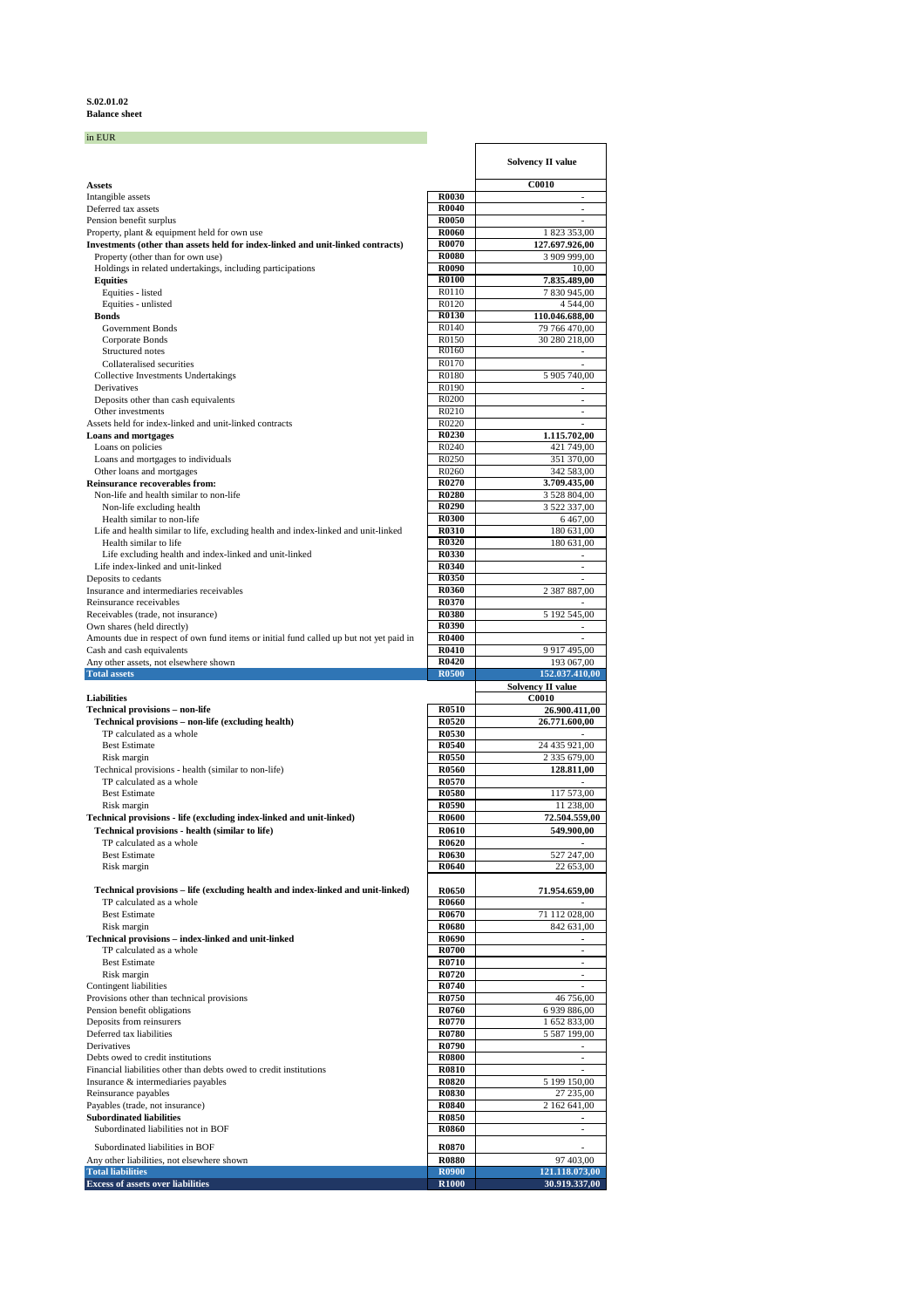# **Annex I S.05.01.02 Premiums, claims and expenses by line of business**

|                                               |              | Line of Business for: non-life insurance and reinsurance obligations (direct business and accepted proportional reinsurance) |                                |                                    |                                      |                       |                                             |                                                |                                |                                    |                             |              |                                 |
|-----------------------------------------------|--------------|------------------------------------------------------------------------------------------------------------------------------|--------------------------------|------------------------------------|--------------------------------------|-----------------------|---------------------------------------------|------------------------------------------------|--------------------------------|------------------------------------|-----------------------------|--------------|---------------------------------|
| in EUR                                        |              | Medical expense insurance                                                                                                    | Income protection<br>insurance | Workers' compensation<br>insurance | Motor vehicle liability<br>insurance | Other motor insurance | Marine, aviation and transport<br>insurance | Fire and other damage to<br>property insurance | General liability<br>insurance | Credit and suretyship<br>insurance | Legal expenses<br>insurance | Assistance   | Miscellaneous<br>financial loss |
|                                               |              | <b>C0010</b>                                                                                                                 | C0020                          | <b>C0030</b>                       | C0040                                | <b>C0050</b>          | <b>C0060</b>                                | C0070                                          | <b>C0080</b>                   | C0090                              | <b>C0100</b>                | <b>C0110</b> | <b>C0120</b>                    |
| <b>Premiums written</b>                       |              |                                                                                                                              |                                |                                    |                                      |                       |                                             |                                                |                                |                                    |                             |              |                                 |
| Gross - Direct Business                       | <b>R0110</b> |                                                                                                                              | 249,010.00                     |                                    | 18,858,155,00                        | 11.322.388.0          |                                             | 14.909.611.00                                  | 2.730.624.00                   |                                    | 1.860.051.0                 |              | $\sim$                          |
| Gross - Proportional reinsurance accepted     | <b>R0120</b> |                                                                                                                              |                                |                                    |                                      |                       |                                             |                                                |                                |                                    |                             |              | $\sim$                          |
| Gross - Non-proportional reinsurance accepted | <b>R0130</b> |                                                                                                                              |                                |                                    |                                      |                       |                                             |                                                |                                |                                    |                             |              |                                 |
| Reinsurers' share                             | <b>R0140</b> |                                                                                                                              | 19.573 00                      | $\sim$                             | 747,021 00                           | 355,348 00            |                                             | 1.185.958.00                                   | 113,040 00                     |                                    | 1.569 00                    |              | $\sim$                          |
| Net                                           | <b>R0200</b> |                                                                                                                              | 229.437.00                     | . п.                               | 18.111.134.00                        | 10.967.040.00         |                                             | 13.723.653.00                                  | 2.617.584.00                   |                                    | 1.858.482.00                |              | $\sim$                          |
| <b>Premiums earned</b>                        |              |                                                                                                                              |                                |                                    |                                      |                       |                                             |                                                |                                |                                    |                             |              |                                 |
| <b>Gross - Direct Business</b>                | R0210        |                                                                                                                              | 250,580,00                     |                                    | 18.737.942,00                        | 11.295.636,0          |                                             | 14,805,658,00                                  | 2.709.985.00                   |                                    | 1.838.244.00                |              | $\sim$                          |
| Gross - Proportional reinsurance accepted     | <b>R0220</b> |                                                                                                                              |                                |                                    | $\overline{\phantom{a}}$             |                       |                                             | 14                                             |                                |                                    |                             |              | $\sim$                          |
| Gross - Non-proportional reinsurance accepted | <b>R0230</b> |                                                                                                                              |                                |                                    |                                      |                       |                                             |                                                |                                |                                    |                             |              |                                 |
| Reinsurers' share                             | R0240        |                                                                                                                              | 19.573 00                      |                                    | 747,021 00                           | 355,348 00            |                                             | 1.185.958 00                                   | 113,040 00                     |                                    | 1.569 00                    |              | $\sim$                          |
| Net                                           | <b>R0300</b> |                                                                                                                              | 231.007.00                     |                                    | 17.990.921.00                        | 10.940.288.00         |                                             | 13.619.700.00                                  | 2.596.945.00                   |                                    | 1.836.675.00                |              | $\sim$                          |
| <b>Claims</b> incurred                        |              |                                                                                                                              |                                |                                    |                                      |                       |                                             |                                                |                                |                                    |                             |              |                                 |
| <b>Gross - Direct Business</b>                | R0310        |                                                                                                                              | 81.145.00                      |                                    | 9.994.687.00                         | 6.425.734.0           |                                             | 7.578.264.00                                   | 930.747.00                     |                                    | 631,602.00                  |              | $\sim$ $-$                      |
| Gross - Proportional reinsurance accepted     | <b>R0320</b> |                                                                                                                              | . .                            | $\sim$                             |                                      | $\sim$                | $\sim$                                      | <b>Contract</b>                                | $\sim$                         |                                    | $\sim$                      | $\sim$       | $\sim$                          |
| Gross - Non-proportional reinsurance accepted | R0330        |                                                                                                                              |                                |                                    |                                      |                       |                                             |                                                |                                |                                    |                             |              |                                 |
| Reinsurers' share                             | R0340        |                                                                                                                              | -4.942.00                      |                                    | 786,968,00                           | 2.912.00              |                                             | 899,070.00                                     | 1.617.00                       |                                    | $\sim$                      |              | $\sim$                          |
| Net                                           | <b>R0400</b> |                                                                                                                              | 86,087,00                      |                                    | 9.207.719.00                         | 6.422.822.0           |                                             | 6.679.194.00                                   | 929.130.00                     |                                    | 631,602.00                  |              | $\sim$                          |
| <b>Changes in other technical provisions</b>  |              |                                                                                                                              |                                |                                    |                                      |                       |                                             |                                                |                                |                                    |                             |              |                                 |
| <b>Gross - Direct Business</b>                | R0410        |                                                                                                                              | . .                            | - 1                                | - 20                                 | . .                   |                                             | 321.190 00                                     | 53,222 00                      |                                    | - 11                        | . .          | $\sim$                          |
| Gross - Proportional reinsurance accepted     | <b>R0420</b> |                                                                                                                              |                                | $\sim$                             | $\sim$                               | $\sim$                | $\sim 100$                                  | $\sim 100$                                     |                                |                                    | $\sim$                      | $\sim$       | <b>Contract</b>                 |
| Gross - Non-proportional reinsurance accepted | <b>R0430</b> |                                                                                                                              |                                |                                    |                                      |                       |                                             |                                                |                                |                                    |                             |              |                                 |
| Reinsurers'share                              | <b>R0440</b> |                                                                                                                              |                                | $\sim$                             |                                      |                       | $\sim$                                      | $\sim$                                         | . .                            |                                    | $\sim$                      |              | $\sim$                          |
| Net                                           | <b>R0500</b> |                                                                                                                              |                                |                                    |                                      |                       | $\sim$                                      | 321.190 00                                     | 53,222 00                      |                                    | - 11                        | $\sim$       | $\sim$                          |
| <b>Expenses incurred</b>                      | <b>R0550</b> |                                                                                                                              | 108,380,00                     |                                    | 6.879.789.00                         | 4.187.696.0           |                                             | 6.999.607.00                                   | 1.378.268.00                   |                                    | 974,004.00                  |              | $\sim$                          |
| <b>Other expenses</b>                         | <b>R1200</b> |                                                                                                                              |                                |                                    |                                      |                       |                                             |                                                |                                |                                    |                             |              |                                 |
| <b>Total expenses</b>                         | R1300        |                                                                                                                              |                                |                                    |                                      |                       |                                             |                                                |                                |                                    |                             |              |                                 |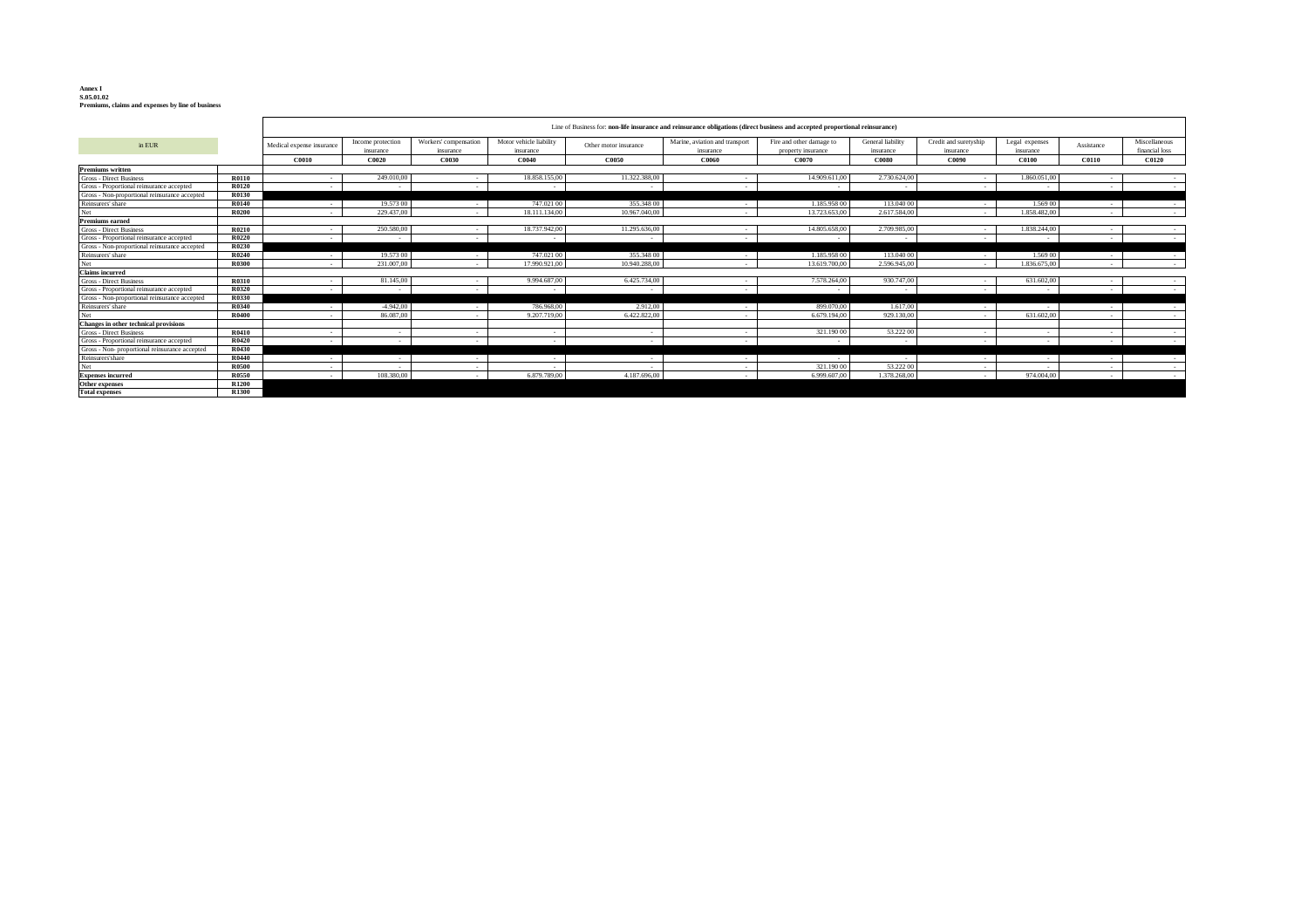|        |          | Line of business for:<br>accepted non-proportional reinsurance |          |                               |
|--------|----------|----------------------------------------------------------------|----------|-------------------------------|
| Health | Casualty | Marine, aviation,<br>transport                                 | Property | Total                         |
| C0130  | C0140    | C0150                                                          | C0160    | C0200                         |
|        |          |                                                                |          |                               |
|        |          |                                                                |          | 49.929.839 00                 |
| ÷      | ×,       | ٠                                                              | ٠        | ٠<br>×,                       |
| ä,     | ×,       | ä,                                                             | ٠        | 2.422.509,00                  |
| ÷      | ×,       | ÷                                                              | ٠        | 47.507.330 00                 |
|        |          |                                                                |          |                               |
|        |          |                                                                |          | 49.638.045 00                 |
|        |          |                                                                |          |                               |
| ÷      | ٠        | ٠                                                              | ٠        |                               |
| ÷      | ٠        | ٠                                                              | ٠        | 2.422.509,00<br>47.215.536,00 |
| ÷      | ×,       | ÷                                                              | ٠        |                               |
|        |          |                                                                |          | 25.642.179,00                 |
|        |          |                                                                |          |                               |
| ÷      | ٠        | ÷                                                              | ٠        |                               |
| ÷      | ×,       | ÷                                                              | ٠        | 1.685.625 00                  |
| ÷      | ×,       | ٠                                                              | ٠        | 23.956.554,00                 |
|        |          |                                                                |          |                               |
|        |          |                                                                |          | 374.412,00                    |
| ÷      | ×,       | ٠                                                              | ٠        | ٠<br>×,                       |
| ÷      | ×,       | ÷                                                              | ٠        |                               |
| ÷      | ×,       | ÷                                                              | ٠        | 374.412,00                    |
| ÷      | ×,       | ٠                                                              | ٠        | 20.527.744 00                 |
|        |          |                                                                |          |                               |
|        |          |                                                                |          | 20.527.744 00                 |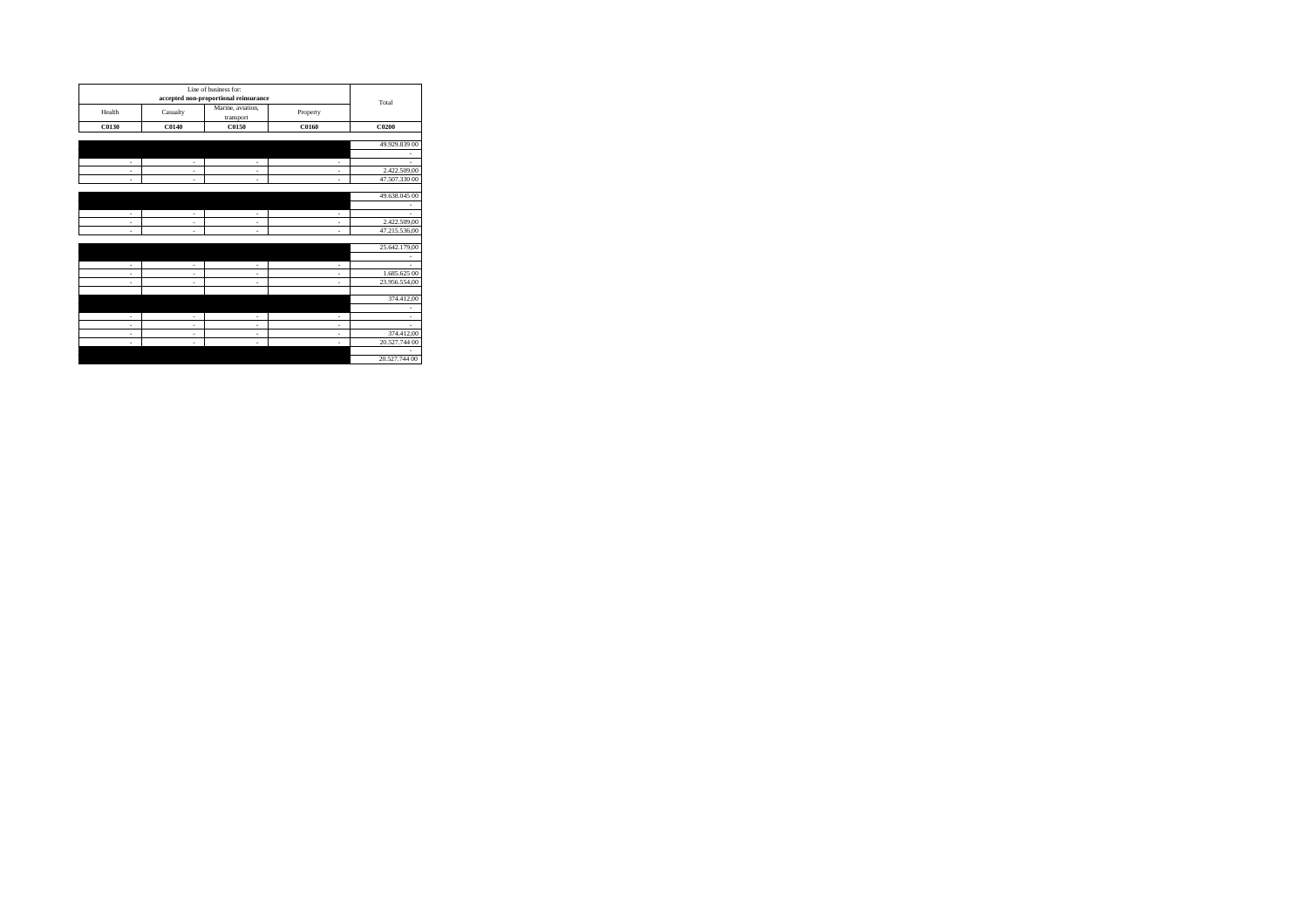|                                       |                   |                  |                                        |                                           | Line of Business for: life insurance obligations |                                                                                                         |                                                                                                                                             | Life reinsurance obligations |                          | Total        |
|---------------------------------------|-------------------|------------------|----------------------------------------|-------------------------------------------|--------------------------------------------------|---------------------------------------------------------------------------------------------------------|---------------------------------------------------------------------------------------------------------------------------------------------|------------------------------|--------------------------|--------------|
| in EUR                                |                   | Health insurance | Insurance with profit<br>participation | Index-linked and unit-linked<br>insurance | Other life insurance                             | Annuities stemming from non-life<br>insurance contracts and relating to<br>health insurance obligations | Annuities stemming from non-life<br>insurance contracts and relating to<br>insurance obligations other than<br>health insurance obligations | Health reinsurance           | Life-einsurance          |              |
|                                       |                   | C0210            | C0220                                  | C0230                                     | C0240                                            | C0250                                                                                                   | C0260                                                                                                                                       | C0270                        | C0280                    | C0300        |
| <b>Premiums</b> written               |                   |                  |                                        |                                           |                                                  |                                                                                                         |                                                                                                                                             |                              |                          |              |
| <b>Gross</b>                          | R1410             | 187.664 00       | 6.680.899 00                           |                                           | 33.333 00                                        | . .                                                                                                     | - 2                                                                                                                                         | <b>1999</b>                  | ٠.                       | 6.901.896 00 |
| Reinsurers' share                     | R1420             | 139.573,00       | 111.095,00                             |                                           |                                                  |                                                                                                         | - 1                                                                                                                                         | <b>1999</b>                  | $\sim$                   | 250,668,00   |
| Net                                   | R <sub>1500</sub> | 48.091.00        | 6.569.804.00                           | $\blacksquare$                            | 33,333,00                                        | $\sim$                                                                                                  | $\overline{\phantom{a}}$                                                                                                                    | $\sim$                       | $\overline{\phantom{a}}$ | 6.651.228,00 |
| <b>Premiums earned</b>                |                   |                  |                                        |                                           |                                                  |                                                                                                         |                                                                                                                                             |                              |                          |              |
| <b>Gross</b>                          | R1510             | 187.664 00       | 6.680.899 00                           | ٠                                         | 33.333 00                                        | ٠.                                                                                                      | $\sim$                                                                                                                                      | $\sim$                       | $\sim$                   | 6.901.896 00 |
| Reinsurers' share                     | R <sub>1520</sub> | 139.573,00       | 111.095,00                             |                                           | $\overline{\phantom{a}}$                         |                                                                                                         | - 1                                                                                                                                         | . .                          | $\sim$                   | 250.668,00   |
| Net                                   | <b>R1600</b>      | 48.091.00        | 6.569.804,00                           |                                           | 33,333,00                                        | $\overline{\phantom{a}}$                                                                                | ۰.                                                                                                                                          | $\blacksquare$               | $\overline{\phantom{a}}$ | 6.651.228,00 |
| <b>Claims</b> incurred                |                   |                  |                                        |                                           |                                                  |                                                                                                         |                                                                                                                                             |                              |                          |              |
| <b>Gross</b>                          | R1610             | 167.420 00       | 3.681.000 00                           | ۰.                                        | 610,830 00                                       |                                                                                                         | . .                                                                                                                                         | <b>1999</b>                  | $\sim$                   | 4.459.250 00 |
| Reinsurers' share                     | R <sub>1620</sub> | 135.957,00       | 51.206,00                              |                                           |                                                  | $\sim$                                                                                                  | $\sim$                                                                                                                                      |                              | $\sim$                   | 187.163,00   |
| Net                                   | <b>R1700</b>      | 31.463,00        | 3.629.794.00                           | $\overline{\phantom{a}}$                  | 610.830,00                                       | $\sim$                                                                                                  | $\sim$                                                                                                                                      | $\sim$                       | $\overline{\phantom{a}}$ | 4.272.087,00 |
| Changes in other technical provisions |                   |                  |                                        |                                           |                                                  |                                                                                                         |                                                                                                                                             |                              |                          |              |
| <b>Gross</b>                          | R1710             | 24.350,00        | 3.858.685,00                           | $\sim$                                    | . п.                                             | . .                                                                                                     | . .                                                                                                                                         | <b>1999</b>                  | $\sim$                   | 3.883.035,00 |
| Reinsurers' share                     | R1720             | $\sim$           | 14                                     | $\overline{\phantom{a}}$                  | $\overline{\phantom{a}}$                         |                                                                                                         | $\sim$                                                                                                                                      | $\sim$                       | $\sim$                   | $\sim$       |
| Net                                   | <b>R1800</b>      | 24.350,00        | 3,858,685,00                           | $\overline{\phantom{a}}$                  |                                                  | $\blacksquare$                                                                                          | $\sim$                                                                                                                                      | $\sim$                       | $\overline{\phantom{a}}$ | 3.883.035,00 |
| <b>Expenses incurred</b>              | <b>R1900</b>      | $-27.21100$      | 1.049.459 00                           |                                           | 21.142 00                                        |                                                                                                         | - 1                                                                                                                                         | $\sim$                       | - 3                      | 1.043.390 00 |
| Other expenses                        | <b>R2500</b>      |                  |                                        |                                           |                                                  |                                                                                                         |                                                                                                                                             |                              |                          | $\sim$       |
| <b>Total expenses</b>                 | R <sub>2600</sub> |                  |                                        |                                           |                                                  |                                                                                                         |                                                                                                                                             |                              |                          | 1.043.390 00 |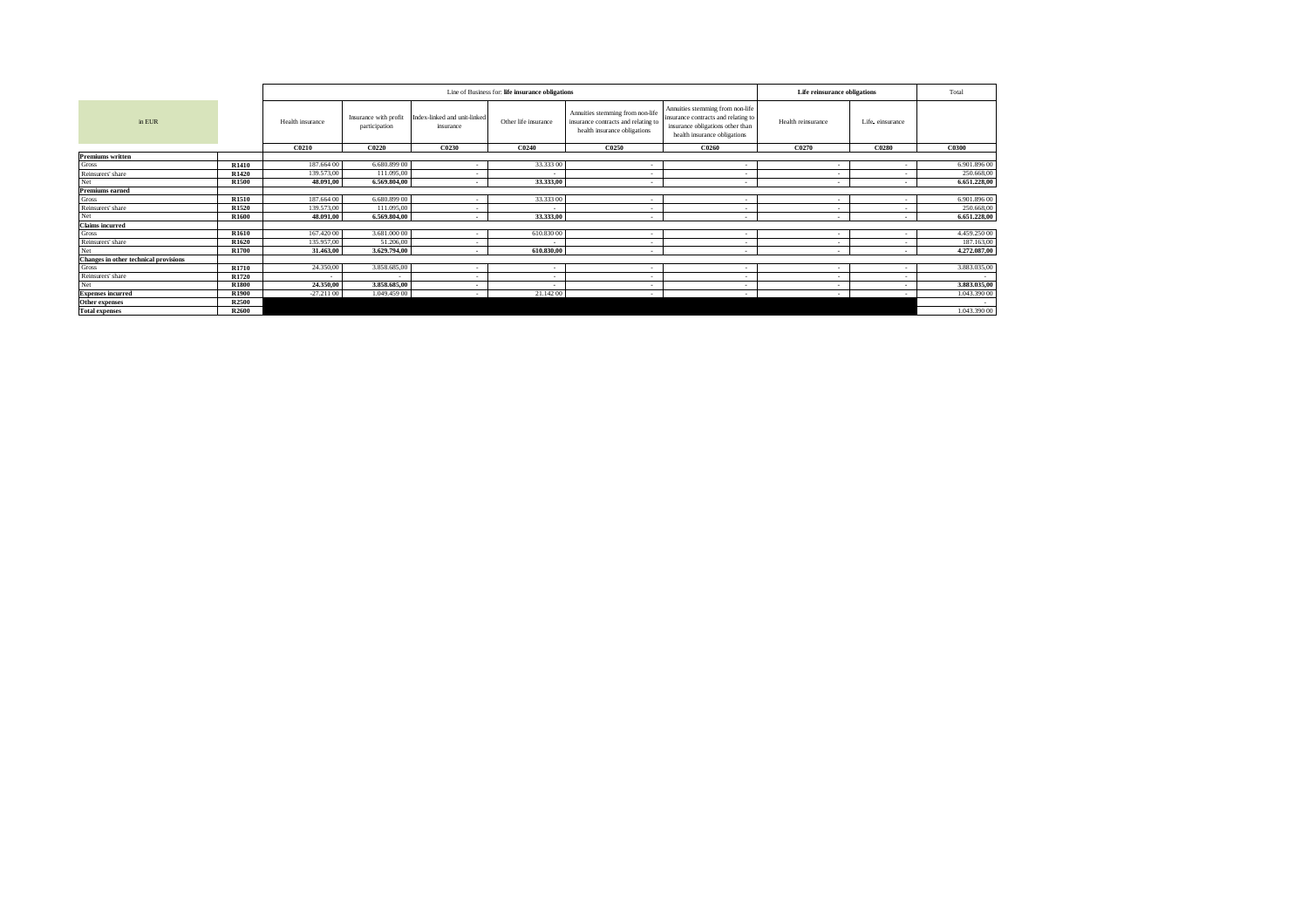### **S.05.02.01**

**Premiums, claims and expenses by country**

| in EUR                                        |              | <b>Home Country</b> |        | Top 5 countries (by amount of gross premiums written) - non-life obligations |              |                          |                          |               |  |  |  |
|-----------------------------------------------|--------------|---------------------|--------|------------------------------------------------------------------------------|--------------|--------------------------|--------------------------|---------------|--|--|--|
|                                               |              | <b>C0010</b>        | C0020  | <b>C0030</b>                                                                 | C0040        | C0050                    | C0060                    | C0070         |  |  |  |
|                                               | <b>R0010</b> |                     |        |                                                                              |              |                          |                          |               |  |  |  |
|                                               |              | <b>C0080</b>        | C0090  | <b>C0100</b>                                                                 | <b>C0110</b> | <b>C0120</b>             | C0130                    | <b>C0140</b>  |  |  |  |
| <b>Premiums</b> written                       |              |                     |        |                                                                              |              |                          |                          |               |  |  |  |
| Gross - Direct Business                       | <b>R0110</b> | 49 929 840,00       |        |                                                                              | $\sim$       |                          |                          | 49 929 840,00 |  |  |  |
| Gross - Proportional reinsurance accepted     | <b>R0120</b> | $\sim$              |        | ٠                                                                            | $\sim$       |                          | ٠                        |               |  |  |  |
| Gross - Non-proportional reinsurance accepted | R0130        | $\sim$              | $\sim$ | $\overline{\phantom{a}}$                                                     | $\sim$       |                          | $\overline{\phantom{a}}$ |               |  |  |  |
| Reinsurers' share                             | R0140        | 2 422 510.00        |        | ٠                                                                            | $\sim$       |                          |                          | 2 422 510.00  |  |  |  |
| Net                                           | <b>R0200</b> | 47.507.330,00       |        | $\blacksquare$                                                               | $\sim$       |                          |                          | 47.507.330,00 |  |  |  |
| <b>Premiums earned</b>                        |              |                     |        |                                                                              |              |                          |                          |               |  |  |  |
| Gross - Direct Business                       | <b>R0210</b> | 49 638 044,00       | $\sim$ | ٠                                                                            | $\sim$       |                          |                          | 49 638 044,00 |  |  |  |
| Gross - Proportional reinsurance accepted     | <b>R0220</b> | $\sim$              |        |                                                                              | $\sim$       |                          |                          | $\sim$        |  |  |  |
| Gross - Non-proportional reinsurance accepted | <b>R0230</b> | $\sim$              |        | $\sim$                                                                       | $\sim$       |                          | ۰.                       |               |  |  |  |
| Reinsurers' share                             | R0240        | 2 422 510.00        |        | $\sim$                                                                       | $\sim$       |                          |                          | 2 422 510,00  |  |  |  |
| Net                                           | <b>R0300</b> | 47.215.534,00       | $\sim$ | $\blacksquare$                                                               | $\sim$       |                          |                          | 47.215.534,00 |  |  |  |
| <b>Claims</b> incurred                        |              |                     |        |                                                                              |              |                          |                          |               |  |  |  |
| <b>Gross - Direct Business</b>                | R0310        | 25 642 179,00       |        |                                                                              |              |                          |                          | 25 642 179,00 |  |  |  |
| Gross - Proportional reinsurance accepted     | <b>R0320</b> | $\sim$              |        | $\overline{\phantom{a}}$                                                     | $\sim$       | . .                      | $\sim$                   | $\sim$        |  |  |  |
| Gross - Non-proportional reinsurance accepted | <b>R0330</b> | $\sim$              | $\sim$ | $\overline{\phantom{a}}$                                                     | $\sim$       | $\overline{\phantom{a}}$ | $\sim$                   |               |  |  |  |
| Reinsurers' share                             | <b>R0340</b> | 1 685 625,00        | $\sim$ | $\overline{\phantom{a}}$                                                     | $\sim$       | $\sim$                   | $\overline{\phantom{a}}$ | 1 685 625,00  |  |  |  |
| Net                                           | <b>R0400</b> | 23.956.554.00       | $\sim$ | $\overline{\phantom{a}}$                                                     | $\sim$       |                          | $\blacksquare$           | 23.956.554,00 |  |  |  |
| Changes in other technical provisions         |              |                     |        |                                                                              |              |                          |                          |               |  |  |  |
| <b>Gross - Direct Business</b>                | <b>R0410</b> | 374 412,00          | $\sim$ | $\overline{\phantom{a}}$                                                     | $\sim$       |                          | $\sim$                   | 374 412,00    |  |  |  |
| Gross - Proportional reinsurance accepted     | R0420        | $\sim$              | $\sim$ | $\overline{\phantom{a}}$                                                     | $\sim$       |                          | $\sim$                   |               |  |  |  |
| Gross - Non-proportional reinsurance accepted | <b>R0430</b> | $\sim$              |        | ٠                                                                            | $\sim$       |                          |                          |               |  |  |  |
| Reinsurers'share                              | R0440        | $\sim$              |        |                                                                              | $\sim$       |                          |                          |               |  |  |  |
| Net                                           | <b>R0500</b> | 374.412.00          | $\sim$ | $\overline{\phantom{a}}$                                                     | $\sim$       | $\overline{\phantom{a}}$ | $\sim$                   | 374.412.00    |  |  |  |
| <b>Expenses incurred</b>                      | R0550        | 20 527 744,00       | $\sim$ | $\overline{\phantom{a}}$                                                     | $\sim$       |                          |                          | 20.527.744,00 |  |  |  |
| Other expenses                                | <b>R1200</b> |                     |        |                                                                              |              |                          |                          |               |  |  |  |
| <b>Total expenses</b>                         | R1300        |                     |        |                                                                              |              |                          |                          | 20 527 744,00 |  |  |  |

|                                       |                   | <b>Home Country</b> |                          | Top 5 countries (by amount of gross premiums written) - life obligations<br>Total Top 5 and home country |                          |                          |        |              |  |  |  |
|---------------------------------------|-------------------|---------------------|--------------------------|----------------------------------------------------------------------------------------------------------|--------------------------|--------------------------|--------|--------------|--|--|--|
|                                       |                   | <b>C0150</b>        | <b>C0160</b>             | <b>C0170</b>                                                                                             | <b>C0180</b>             | <b>C0190</b>             | C0200  | <b>C0210</b> |  |  |  |
|                                       | <b>R1400</b>      |                     |                          |                                                                                                          |                          |                          |        |              |  |  |  |
|                                       |                   | C0220               | C0230                    | C0240                                                                                                    | C0250                    | C0260                    | C0270  | <b>C0280</b> |  |  |  |
| <b>Premiums</b> written               |                   |                     |                          |                                                                                                          |                          |                          |        |              |  |  |  |
| Gross                                 | R <sub>1410</sub> | 6 901 897,00        | $\overline{\phantom{a}}$ |                                                                                                          | $\overline{\phantom{a}}$ | ٠.                       |        | 6 901 897,00 |  |  |  |
| Reinsurers' share                     | R <sub>1420</sub> | 250 668,00          |                          | $\sim$                                                                                                   | $\sim$                   | $\overline{\phantom{a}}$ |        | 250 668,00   |  |  |  |
| Net                                   | R <sub>1500</sub> | 6.651.229,00        | $\overline{\phantom{a}}$ | $\overline{\phantom{a}}$                                                                                 | $\sim$                   | $\overline{\phantom{a}}$ |        | 6.651.229,00 |  |  |  |
| <b>Premiums earned</b>                |                   |                     |                          |                                                                                                          |                          |                          |        |              |  |  |  |
| Gross                                 | <b>R1510</b>      | 6 901 897,00        |                          |                                                                                                          | ۰.                       |                          |        | 6 901 897,00 |  |  |  |
| Reinsurers' share                     | R <sub>1520</sub> | 250 668,00          | $\overline{\phantom{a}}$ | $\overline{\phantom{a}}$                                                                                 | $\sim$                   | $\overline{\phantom{a}}$ |        | 250 668,00   |  |  |  |
| Net                                   | <b>R1600</b>      | 6.651.229,00        | $\overline{\phantom{a}}$ | $\blacksquare$                                                                                           | $\sim$                   | $\overline{\phantom{a}}$ | $\sim$ | 6.651.229,00 |  |  |  |
| <b>Claims</b> incurred                |                   |                     |                          |                                                                                                          |                          |                          |        |              |  |  |  |
| Gross                                 | R <sub>1610</sub> | 4 4 5 9 2 5 0 0 0   | $\overline{\phantom{a}}$ | $\overline{\phantom{a}}$                                                                                 | $\sim$                   | $\overline{\phantom{a}}$ |        | 4 459 250,00 |  |  |  |
| Reinsurers' share                     | R <sub>1620</sub> | 187 163,00          | $\overline{\phantom{a}}$ |                                                                                                          | $\sim$                   | $\overline{\phantom{a}}$ |        | 187 163,00   |  |  |  |
| Net                                   | R <sub>1700</sub> | 4,272,087,00        | $\overline{\phantom{a}}$ |                                                                                                          | $\overline{\phantom{a}}$ |                          |        | 4,272,087,00 |  |  |  |
| Changes in other technical provisions |                   |                     |                          |                                                                                                          |                          |                          |        |              |  |  |  |
| Gross                                 | R <sub>1710</sub> | 3 883 035,00        | $\overline{\phantom{a}}$ |                                                                                                          | $\overline{\phantom{a}}$ | $\overline{\phantom{a}}$ |        | 3 883 035,00 |  |  |  |
| Reinsurers' share                     | R <sub>1720</sub> | $\sim$              | $\overline{\phantom{a}}$ | $\overline{\phantom{a}}$                                                                                 | $\sim$                   | $\overline{\phantom{a}}$ | $\sim$ |              |  |  |  |
| Net                                   | R <sub>1800</sub> | 3.883.035,00        | $\overline{\phantom{a}}$ | $\overline{\phantom{a}}$                                                                                 | $\sim$                   | $\overline{\phantom{a}}$ | $\sim$ | 3.883.035,00 |  |  |  |
| <b>Expenses incurred</b>              | R <sub>1900</sub> | 1 043 390,00        | $\overline{\phantom{a}}$ | $\overline{\phantom{a}}$                                                                                 | $\sim$                   | $\overline{\phantom{a}}$ |        | 1.043.390,00 |  |  |  |
| <b>Other expenses</b>                 | R <sub>2500</sub> |                     |                          |                                                                                                          |                          |                          |        | $\sim$       |  |  |  |
| <b>Total expenses</b>                 | <b>R2600</b>      |                     |                          |                                                                                                          |                          |                          |        | 1.043.390,00 |  |  |  |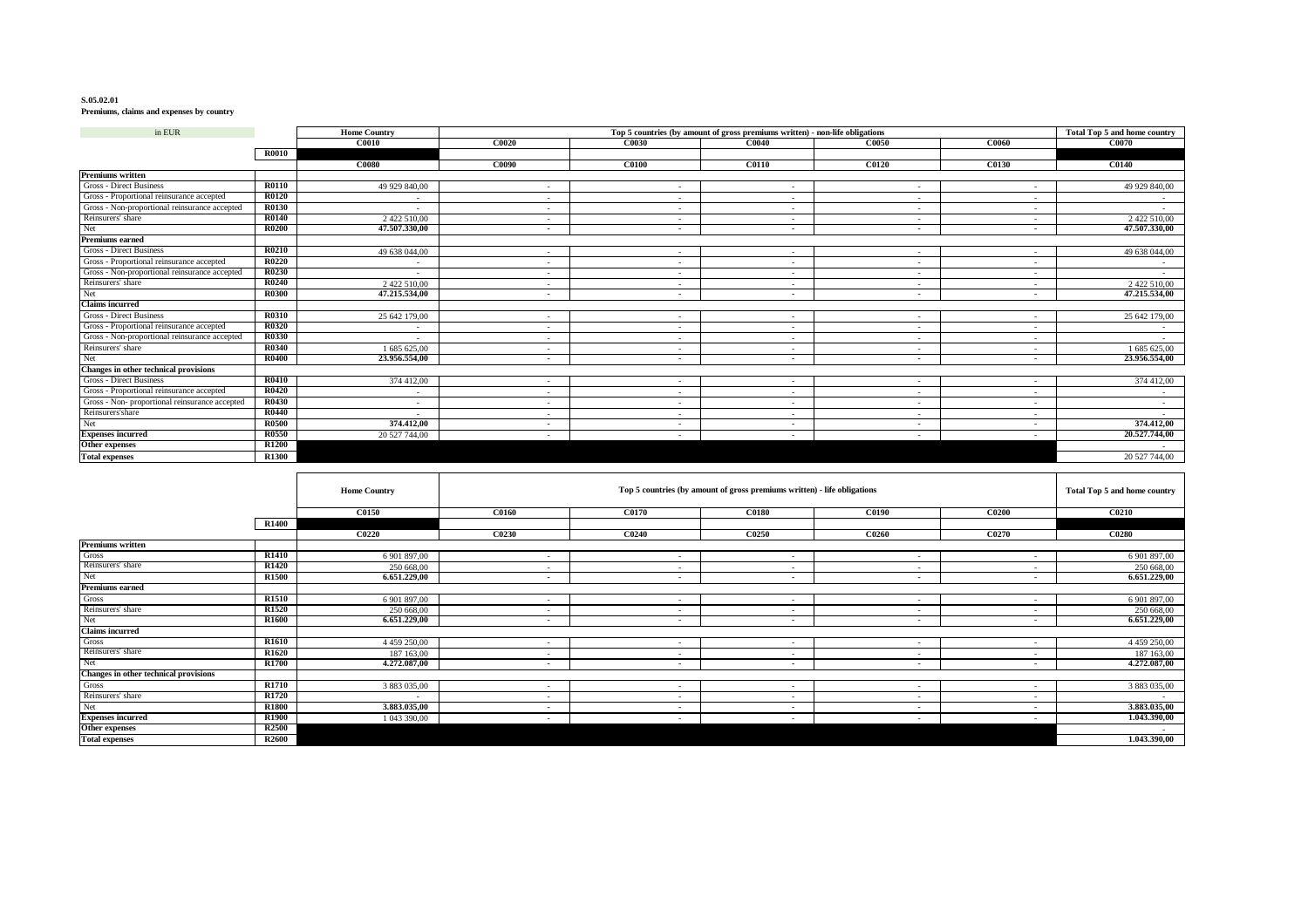**S.12.01.02 Life and Health SLT Technical Provisions**

| in EUR                                                                                                                                                    |              | Insurance with profit |              | Index-linked and unit-linked insurance |                           |              | Other life insurance      |                           | Annuities stemming from non-life<br>insurance contracts and relating t | Accepted reinsurance | <b>Total (Life other than health</b> |
|-----------------------------------------------------------------------------------------------------------------------------------------------------------|--------------|-----------------------|--------------|----------------------------------------|---------------------------|--------------|---------------------------|---------------------------|------------------------------------------------------------------------|----------------------|--------------------------------------|
|                                                                                                                                                           |              | participation         |              | Contracts without options and          | Contracts with options or |              | Contracts without options | Contracts with options or | insurance obligation other than<br>health insurance obligations        |                      | insurance, incl. Unit-Linked)        |
|                                                                                                                                                           |              |                       |              | guarantees                             | guarantees                |              | and guarantees            | guarantees                |                                                                        |                      |                                      |
|                                                                                                                                                           |              | C0020                 | <b>C0030</b> | C0040                                  | <b>C0050</b>              | C0060        | C0070                     | <b>C0080</b>              | C0090                                                                  | C0100                | <b>C0150</b>                         |
| Technical provisions calculated as a whole                                                                                                                | <b>R0010</b> | $\sim$                |              |                                        |                           |              |                           |                           | $\overline{\phantom{a}}$                                               |                      |                                      |
| Total Recoverables from reinsurance/SPV and Finite Re after the adjustment for<br>expected losses due to counterparty default associated to TP as a whole | <b>R0020</b> |                       |              |                                        |                           |              |                           |                           |                                                                        |                      |                                      |
| Technical provisions calculated as a sum of BE and RM                                                                                                     |              |                       |              |                                        |                           |              |                           |                           |                                                                        |                      |                                      |
| <b>Best Estimate</b>                                                                                                                                      |              |                       |              |                                        |                           |              |                           |                           |                                                                        |                      |                                      |
| <b>Gross Best Estimate</b>                                                                                                                                | <b>R0030</b> | 70.018.381.00         |              |                                        |                           |              |                           | 1.093.647.00              |                                                                        |                      | 71.112.028,00                        |
| Total Recoverables from reinsurance/SPV and Finite Re after the adjustment for<br>expected losses due to counterparty default                             | <b>R0080</b> | $\sim$                |              |                                        |                           |              | $\sim$                    |                           | $\overline{\phantom{a}}$                                               | $\sim$               | $\sim$                               |
| Best estimate minus recoverables from reinsurance/SPV and Finite Re - total                                                                               | <b>R0090</b> | 70.018.381.00         |              |                                        | $\sim$                    |              |                           | 1.093.647,00              | $\overline{\phantom{a}}$                                               | $\sim$               | 71.112.028,00                        |
| <b>Risk Margin</b>                                                                                                                                        | R0100        | 757.560,00            |              |                                        |                           | 85.071,00    |                           |                           |                                                                        |                      | 842.631,00                           |
| <b>Amount of the transitional on Technical Provisions</b>                                                                                                 |              |                       |              |                                        |                           |              |                           |                           |                                                                        |                      |                                      |
| Technical Provisions calculated as a whole                                                                                                                | <b>R0110</b> |                       |              |                                        |                           |              |                           |                           |                                                                        |                      |                                      |
| Best estimate                                                                                                                                             | R0120        | $\blacksquare$        |              |                                        |                           |              |                           |                           | $\overline{\phantom{a}}$                                               | $\sim$               |                                      |
| Risk margin                                                                                                                                               | R0130        |                       | $\sim$       |                                        |                           |              |                           |                           |                                                                        |                      |                                      |
| <b>Technical provisions - total</b>                                                                                                                       | <b>R0200</b> | 70.775.941,00         |              |                                        |                           | 1.178.718,00 |                           |                           |                                                                        | $\sim$               | 71.954.659,00                        |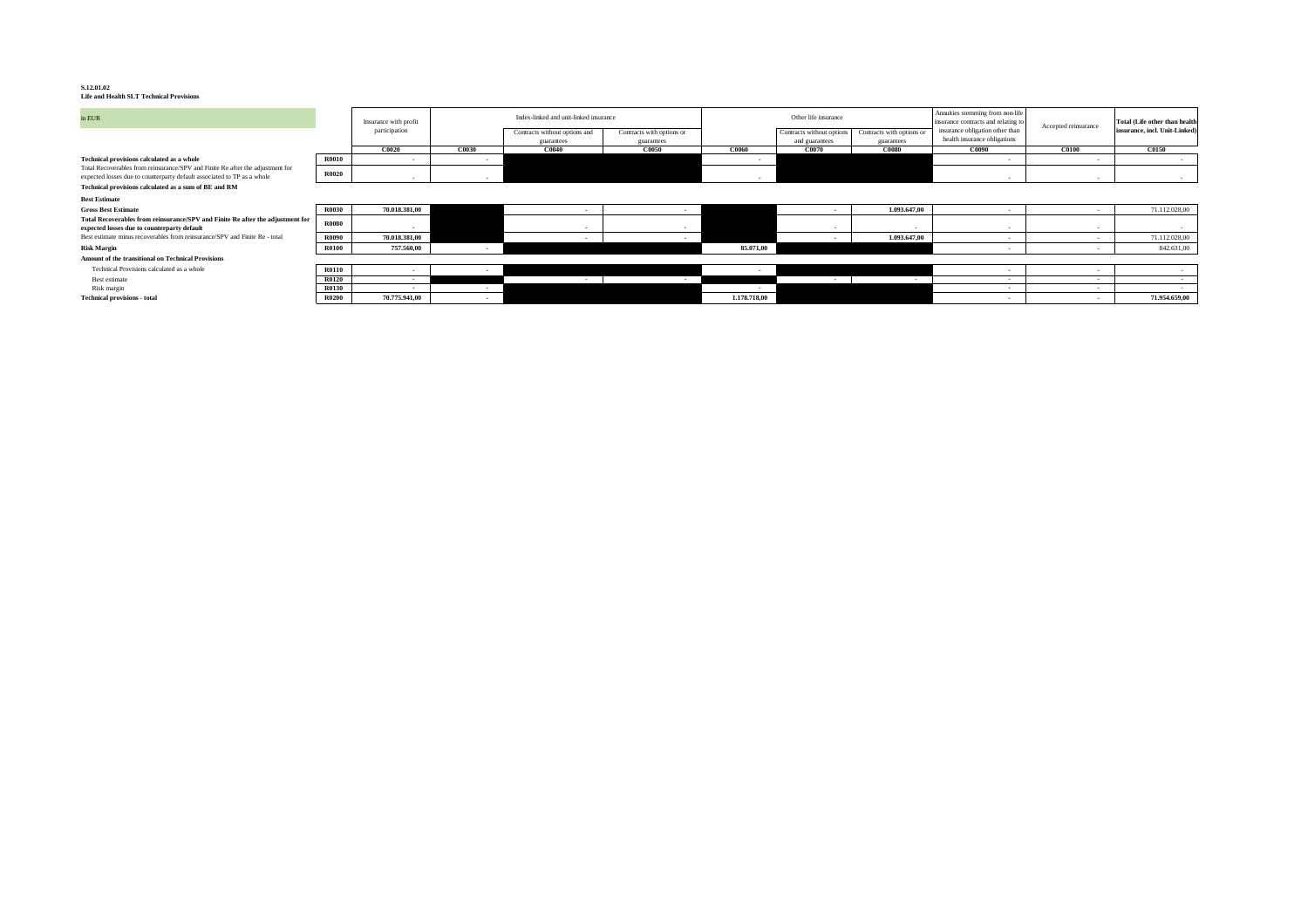|              | Health insurance (direct business) |                                                     | Annuities stemming from non-life<br>insurance contracts and relating to | Health reinsurance     | <b>Total (Health similar to life</b> |
|--------------|------------------------------------|-----------------------------------------------------|-------------------------------------------------------------------------|------------------------|--------------------------------------|
|              |                                    | Contracts without options Contracts with options or | health insurance obligations                                            | (reinsurance accepted) | insurance)                           |
|              | and guarantees                     | guarantees                                          |                                                                         |                        |                                      |
| <b>C0160</b> | C0170                              | <b>C0180</b>                                        | <b>C0190</b>                                                            | <b>C0200</b>           | <b>C0210</b>                         |
|              |                                    |                                                     |                                                                         |                        |                                      |
|              |                                    |                                                     | ۰                                                                       |                        |                                      |

|           | 527,247,00 |  | 527.247,00 |
|-----------|------------|--|------------|
|           |            |  |            |
|           | 180,631,00 |  | 180,631,00 |
|           | 346,616,00 |  | 346.616,00 |
| 22.653.00 |            |  | 22.653,00  |
|           |            |  |            |

| 540.000.00 |  |  | 549.900.00 |
|------------|--|--|------------|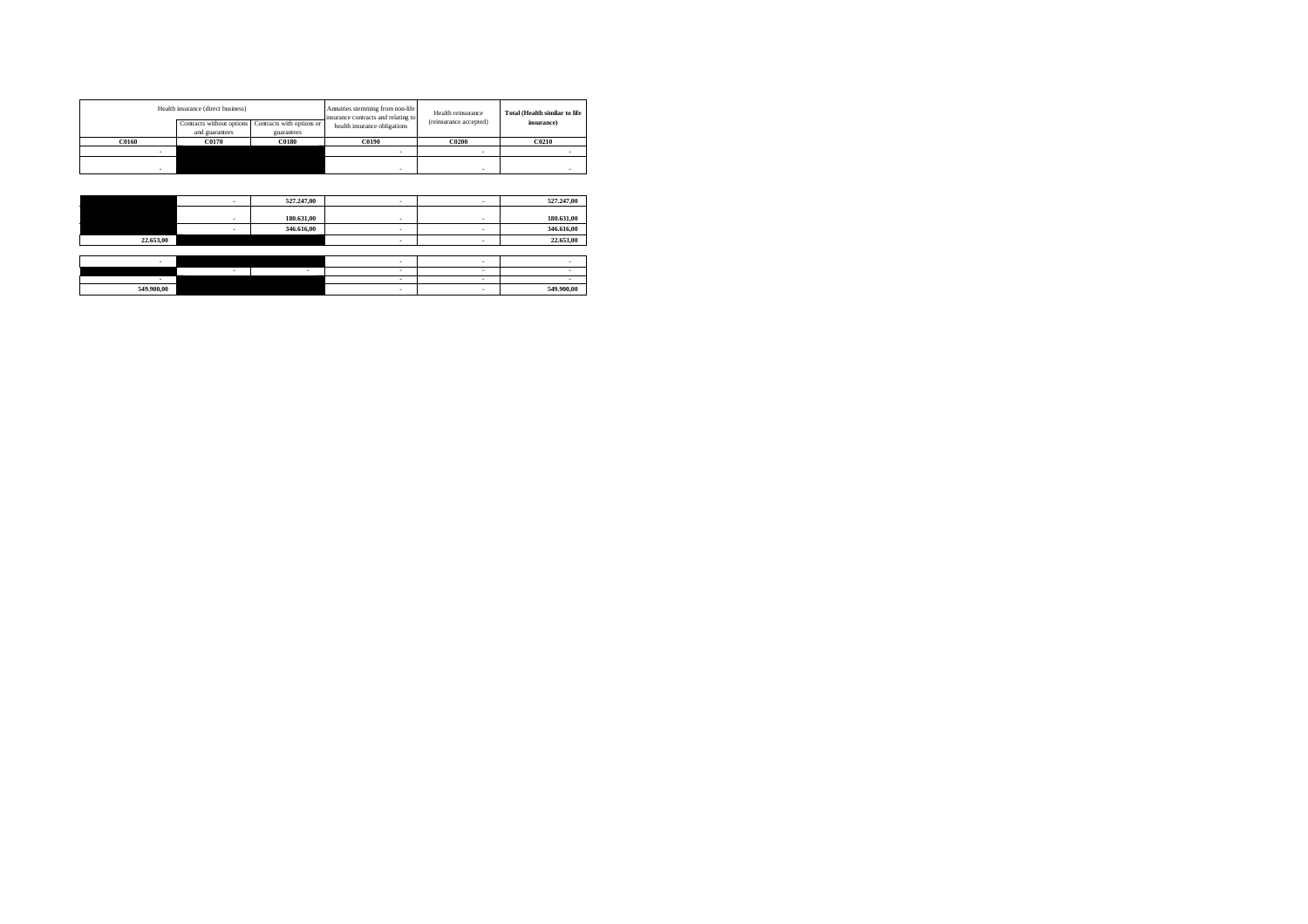#### **S 17.01.02 Non-life Technical Provisions**

|                                                                                                                                         |       |                           |                                |                                   |                                  |                       | Direct business and accepted proportional reinsurance |                                                |                             |                                    |                          |            |                              |
|-----------------------------------------------------------------------------------------------------------------------------------------|-------|---------------------------|--------------------------------|-----------------------------------|----------------------------------|-----------------------|-------------------------------------------------------|------------------------------------------------|-----------------------------|------------------------------------|--------------------------|------------|------------------------------|
| n EUR                                                                                                                                   |       | Medical expense insurance | Income protection<br>insurance | Workers' compensation<br>nsurance | Motor chicle liability insurance | Other motor insurance | Marine a iation and transport<br>insurance            | Fire and other damage to<br>property insurance | General liability insurance | Credit and suretyship<br>insurance | Legal expenses insurance | Assistance | Miscellaneous financial loss |
|                                                                                                                                         |       | C0020                     | C0030                          | C0040                             | C0050                            | <b>C0060</b>          | C0070                                                 | C0080                                          | C0090                       | <b>C0100</b>                       | C0110                    | C0120      | <b>C0130</b>                 |
| Technical provisions calculated as a whole                                                                                              | R0010 | $\sim$                    | $\cdot$                        |                                   |                                  |                       |                                                       | $\overline{\phantom{a}}$                       | $\sim$                      |                                    |                          | $\sim$     | $\sim$                       |
| Total Reco erables from reinsurance/SPV and Fini e Re after the adjustment for expected losses due to                                   | R0050 |                           |                                |                                   |                                  |                       |                                                       |                                                |                             |                                    |                          |            |                              |
| counterparty default assoc ated to TP as a whole                                                                                        |       |                           |                                | $\sim$                            | $\mathbf{r}$                     |                       |                                                       | $\mathbf{r}$                                   | $\sim$                      |                                    |                          |            | $\sim$                       |
| Technical provisions calculated as a sum of BE and RM                                                                                   |       |                           |                                |                                   |                                  |                       |                                                       |                                                |                             |                                    |                          |            |                              |
| <b>Best estimate</b><br>Premium pro isions                                                                                              |       |                           |                                |                                   |                                  |                       |                                                       |                                                |                             |                                    |                          |            |                              |
| Gross                                                                                                                                   | R0060 | $\sim$                    | 24,500 00                      | $\sim$                            | 1.007.744.00                     | 1.200.133.00          | $\sim$                                                | 1,773,648 00                                   | 21,492 00                   | $\sim$                             | 200.865.00               | $\sim$     | $\sim$                       |
| Total reco erable from reinsurance/SPV and Finite Re after the adjustment for expected losses due to                                    | R0140 | $\mathbf{r}$              |                                | $\sim$                            |                                  |                       |                                                       | $\sim$                                         | $\sim$                      | ۰.                                 |                          | $\sim$     | $\sim$                       |
| counterparty default<br>Net Best Est mate of Premium Pro isions                                                                         | R0150 | $\sim$                    | 24.500,00                      | $\sim$                            | 1,007,744,00                     | 1.200.133,00          | $\sim$                                                | 1,773,648,00                                   | 21,492,00                   | $\sim$                             | 200,865,00               | $\sim$     | $\sim$                       |
| Claims provis ons                                                                                                                       |       |                           |                                |                                   |                                  |                       |                                                       |                                                |                             |                                    |                          |            |                              |
| Gross                                                                                                                                   | R0160 |                           | 93,073 00                      |                                   | 14.311.753 00                    | 1,132,405 00          |                                                       | 1,502,252 00                                   | 1,073,633 00                |                                    | 2.211.997 00             |            |                              |
| Total reco erable from reinsurance/SPV and Finite Re after the adjustment for expected losses due to                                    |       | $\mathbf{r}$              |                                | $\sim$                            |                                  |                       | $\sim$                                                |                                                |                             | $\sim$                             |                          | $\sim$     | $\sim$                       |
| counterparty default                                                                                                                    | R0240 | $\mathbf{r}$              | 6,467 00                       | $\sim$                            | 3.007.782.00                     |                       |                                                       | 420,250 00                                     | 94,305 00                   | $\sim$                             |                          | $\sim$     | $\sim$                       |
| Net Best Est mate of Claims Pro isions                                                                                                  | R0250 | $\sim$                    | 86,606,00                      | $\overline{\phantom{a}}$          | 11.303.971.00                    | 1.132,405,00          | $\sim$                                                | 1.082.002.00                                   | 979,328,00                  | $\sim$                             | 2.211.997.00             | $\sim$     | $\sim$                       |
| <b>Total Best estimate - gross</b>                                                                                                      | R0260 | $\sim$                    | 117,573,00                     | $\cdot$                           | 15.319.497.00                    | 2.332.538.00          | $\overline{\phantom{a}}$                              | 3.275.900.00                                   | 1,095,125,00                | $\sim$                             | 2,412,862,00             | $\sim$     | $\sim$                       |
| <b>Total Best estimate - net</b>                                                                                                        | R0270 | $\sim$                    | 111,106,00                     | $\cdot$                           | 12,311,715,00                    | 2.332.538.00          |                                                       | 2,855,650,00                                   | 1,000,820,00                | $\overline{\phantom{a}}$           | 2,412,862,00             | $\sim$     | $\sim$                       |
| Risk margin                                                                                                                             | R0280 | $\sim$                    | 11.238 00                      | $\sim$                            | 1,464,295 00                     | 222,952 00            | $\overline{\phantom{a}}$                              | 313,123 00                                     | 104,676 00                  |                                    | 230,630 00               | $\sim$     | $\sim$                       |
| Amount of the trans tional on Technical Provisions                                                                                      |       |                           |                                |                                   |                                  |                       |                                                       |                                                |                             |                                    |                          |            |                              |
| Technical Pro isions calculated as a whole                                                                                              | R0290 |                           |                                |                                   | $\sim$                           | $\sim$                | $\overline{\phantom{a}}$                              | $\mathbf{r}$                                   | $\sim$                      |                                    | $\sim$                   | ۰.         | $\overline{\phantom{a}}$     |
| Best estimate                                                                                                                           | R0300 | $\sim$                    |                                | $\sim$                            | $\sim$                           | $\sim$                |                                                       | $\sim$                                         | $\sim$                      | . .                                | $\sim$                   |            | $\sim$                       |
| Risk margin                                                                                                                             | R0310 | $\mathbf{r}$              | $\sim$                         | $\sim$                            | $\sim$                           | $\sim$                | $\sim$                                                | $\sim$                                         | $\sim$                      |                                    | $\sim$                   | $\sim$     | $\sim$                       |
| <b>Technical provisions - total</b>                                                                                                     |       |                           |                                |                                   |                                  |                       |                                                       |                                                |                             |                                    |                          |            |                              |
| Technical pro isions - total                                                                                                            | R0320 |                           | 128 811.00                     |                                   | 16,783,792,00                    | 2,555,490,00          |                                                       | 3,589,023,00                                   | 1,199,801,00                |                                    | 2,643,492,00             |            |                              |
| Reco erable from reinsurance contract/SPV and Finite Re after the adjustment for expected losses due to<br>counterparty default - total | R0330 |                           | 6,467,00                       |                                   | 3,007,782,00                     |                       |                                                       | 420,250,00                                     | 94.305,00                   |                                    |                          |            | $\sim$                       |
| Technical pro isions minus reco erables from reinsurance/SPV and Finite Re - total                                                      | R0340 |                           | 122,344,00                     |                                   | 13.776.010,00                    | 2,555,490,00          |                                                       | 3.168,773,00                                   | 1.105.496.00                |                                    | 2,643,492,00             |            |                              |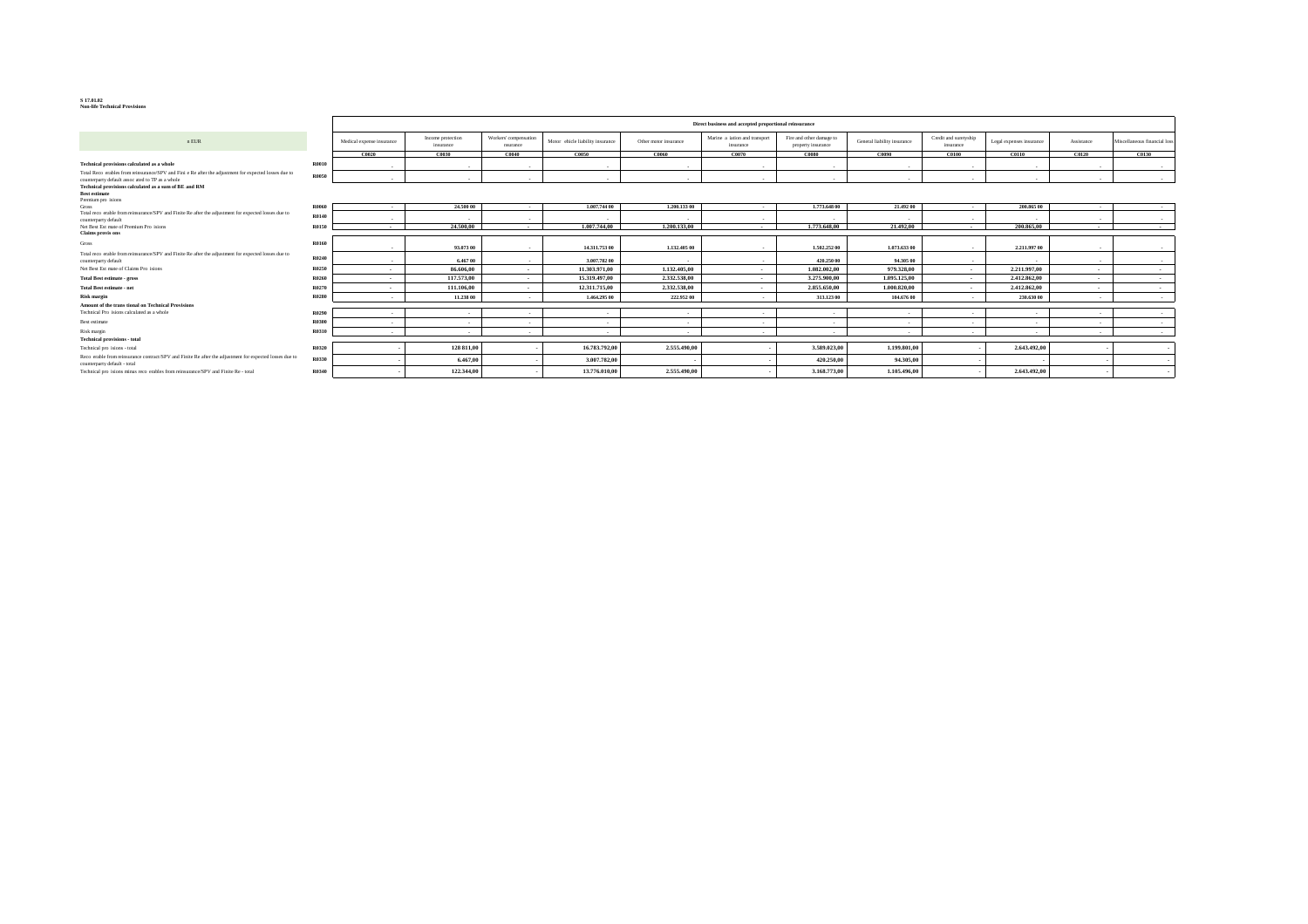|                                        | Accepted non-proportional reinsurance    |                                                                  |                                          |                           |
|----------------------------------------|------------------------------------------|------------------------------------------------------------------|------------------------------------------|---------------------------|
| Non-proportional health<br>reinsurance | Non-proportional casualty<br>reinsurance | Non-proportional marine<br>a iation and transport<br>reinsurance | Non-proportional<br>property reinsurance | Total Non-Life obligation |
| C0140                                  | <b>C0150</b>                             | <b>C0160</b>                                                     | C0170                                    | <b>C0180</b>              |
|                                        |                                          |                                                                  |                                          |                           |
|                                        |                                          |                                                                  |                                          |                           |

| 4228,38200    | $\bullet$                | $\epsilon$ | ٠                        | $\epsilon$               |
|---------------|--------------------------|------------|--------------------------|--------------------------|
| ٠             |                          |            |                          |                          |
|               | ٠                        | ٠          | ٠                        | ٠                        |
| 4.228.382,00  | ٠                        | ۰          | ٠                        | ٠                        |
|               |                          |            |                          |                          |
| 20 325,113 00 | $\bullet$                | $\epsilon$ | $\bullet$                | $\epsilon$               |
| 3528,804 00   | $\bullet$                | ٠          | ٠                        | $\epsilon$               |
| 16.796.309,00 | ٠                        | ۰          | ٠                        | $\overline{\phantom{a}}$ |
| 24.553.495,00 | ٠                        | ٠          | ٠                        | $\overline{\phantom{a}}$ |
| 21.024.691,00 | ٠                        | ٠          | ٠                        | $\overline{\phantom{a}}$ |
| 2 346.914 00  | $\bullet$                | ٠          | ٠                        | $\epsilon$               |
|               |                          |            |                          |                          |
| $\bullet$     | ٠                        | ٠          | ٠                        | ٠                        |
| ٠             | ٠                        | ٠          | ٠                        | ٠                        |
| $\bullet$     | ٠                        | ٠          | ٠                        | $\bullet$                |
|               |                          |            |                          |                          |
| 26.900.409,00 | $\overline{\phantom{a}}$ | ٠          | $\overline{\phantom{a}}$ | ٠                        |
| 3.528.804,00  | $\overline{\phantom{a}}$ | ۰          | ٠                        | ٠                        |
| 23.371.605,00 | $\overline{\phantom{a}}$ | ٠          | ٠                        | ٠                        |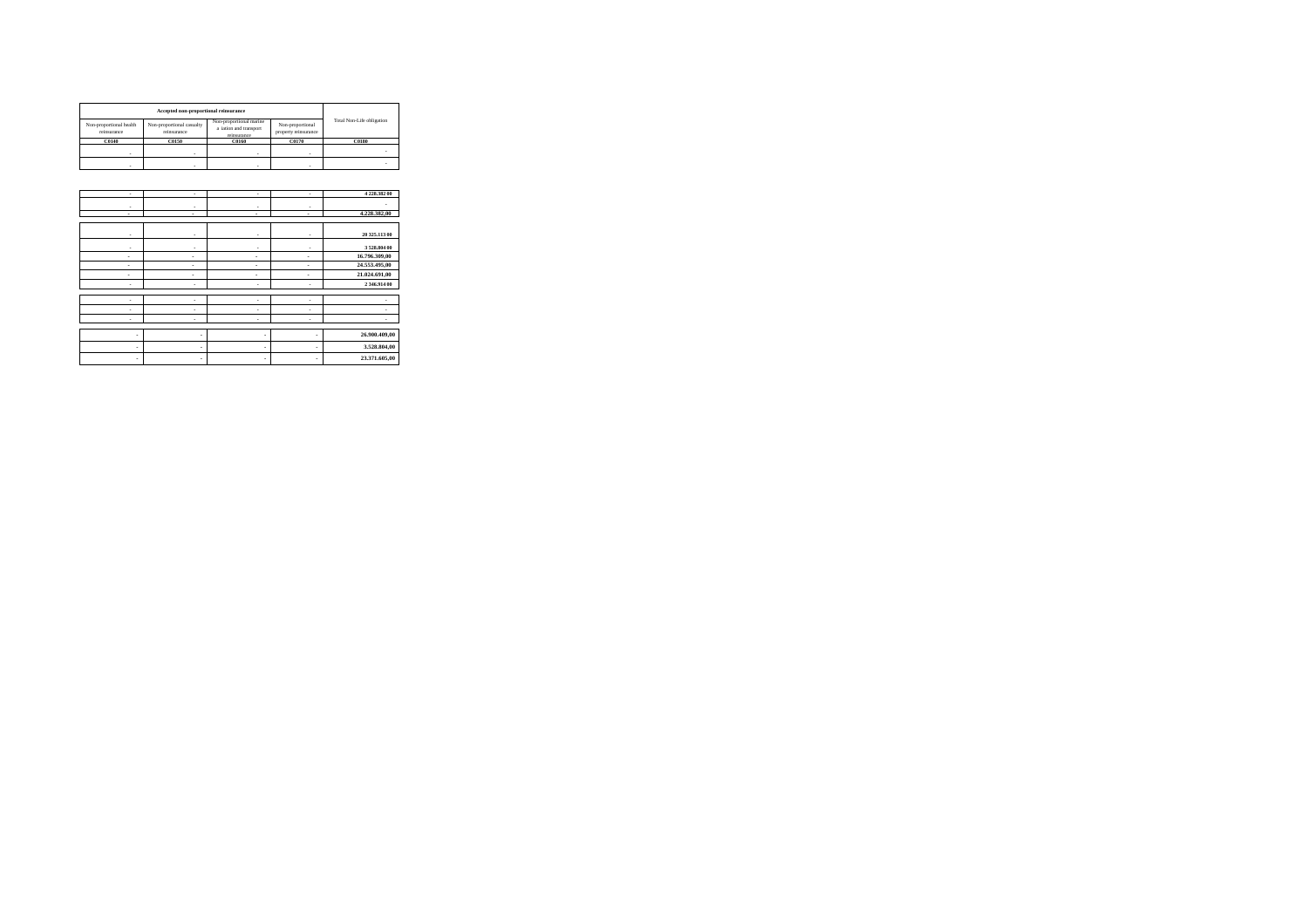### In EUR

#### **S.19.01.21 Non-life Insurance Claims Information**

**Total Non-Life Business**

**Z0020**Accident year / Underwriting **AY** 

**Gross Claims Paid (non-cumulative)** (absolute amount)

|       | (absolute amount) |               |                 |              |            |              |                         |            |              |            |            |              |              |                 |                           |
|-------|-------------------|---------------|-----------------|--------------|------------|--------------|-------------------------|------------|--------------|------------|------------|--------------|--------------|-----------------|---------------------------|
|       | Year              |               |                 |              |            |              | <b>Development year</b> |            |              |            |            | 10 &         |              | In Current year | Sum of years (cumulative) |
|       |                   | C0010         | C0020           | C0030        | C0046      | C0050        | C006                    | C0070      | <b>C0080</b> | C0090      | C0100      | <b>C0110</b> |              | C0170           | <b>C0180</b>              |
| Prior | <b>R0100</b>      |               |                 |              |            |              |                         |            |              |            |            | 1.053.0383   | <b>R0100</b> | 1.053.038.36    | 1.053.038.36              |
| N-9   | <b>R0160</b>      | 8.843.853,65  | 3.298.202,54    | 1.238.773.18 | 376,663,96 | 1.146.479.91 | 548.075,68              | 304.294.80 | 109.506,02   | 245.015.85 | 419.627,06 |              | <b>R0160</b> | 419,627,06      | 16.530.492.65             |
| $N-8$ | <b>R0170</b>      | 9.311.109 40  | 3.605.459 05    | 638,743.07   | 457,470 00 | 264.315 71   | 1.084.215 38            | 198.19097  | 408.509 49   | 294.21074  |            |              | <b>R0170</b> | 294.21074       | 16.262.22381              |
| N-7   | <b>R0180</b>      | 9 332 802 20  | 4 7 1 1 8 3 5 7 | 47460528     | 008 796 36 | 269 375 16   | 317 975 57              | 264 152 54 | 174 216 46   |            |            |              | R0180        | 174.21040       | 16.555.759.55             |
| $N-6$ | <b>R0190</b>      | 10.591.519,18 | 5.473.644.48    | 782.510,32   | 431.064,38 | 252.911,80   | 296.306,78              | 228.273,44 |              |            |            |              | <b>R0190</b> | 228.273,44      | 18.056.230,38             |
| $N-5$ | <b>R0200</b>      | 9.395.331 10  | 4.897.13631     | 625.070 77   | 398,703 84 | 337,582.87   | 193,784 76              |            |              |            |            |              | <b>R0200</b> | 193.78476       | 15.847.609 65             |
| $N-4$ | <b>R0210</b>      | 10.030.367.56 | 4.148.004.33    | 720.042.55   | 357.113,19 | 345.370.24   |                         |            |              |            |            |              | <b>R0210</b> | 345.370.24      | 15.600.897.87             |
| $N-3$ | <b>R0220</b>      | 11.484.548.09 | 4.341.608 1     | 593.942 21   | 277.319 59 |              |                         |            |              |            |            |              | <b>R0220</b> | 277.319 59      | 16.697.41802              |
| $N-2$ | <b>R0230</b>      | 11.358.894.13 | 4.926.913.33    | 707.817.23   |            |              |                         |            |              |            |            |              | <b>R0230</b> | 707.817.23      | 16.993.624.69             |
| $N-1$ | <b>R0240</b>      | 12.437.647.29 | 5.395.516.36    |              |            |              |                         |            |              |            |            |              | <b>R0240</b> | 5.395.516,36    | 17.833.163,65             |
|       | <b>R0250</b>      | 13.381.685,10 |                 |              |            |              |                         |            |              |            |            |              | <b>R0250</b> | 13.381.685.10   | 13.381.685.10             |
|       |                   |               |                 |              |            |              |                         |            |              |            |            | Total        | <b>R0260</b> | 22.470.859.34   | 164.810.143,51            |

#### **Gross undiscounted Best Estimate Claims Provisions** (absolute amount)

| Development year |              |              |              |              |              | Year end (discounted data) |              |            |            |              |            |              |              |               |
|------------------|--------------|--------------|--------------|--------------|--------------|----------------------------|--------------|------------|------------|--------------|------------|--------------|--------------|---------------|
|                  | Year         |              |              |              |              |                            |              |            |            |              |            | $10 \&$      |              |               |
|                  |              | <b>C0200</b> | <b>C0210</b> | C0220        | C0230        | C0240                      | C0250        | C0260      | C0270      | <b>C0280</b> | C0290      | C0300        |              | C0360         |
| Prior            | <b>R0100</b> |              |              |              |              |                            |              |            |            |              |            | 2.837.043.82 | <b>R0100</b> | 2.822.090,18  |
| N-9              | <b>R0160</b> | 6.966.146.35 | 3.452.94381  | 2.454.170 63 | 1.857.506.67 | 1.037.126 76               | 1.229.451 08 | 862.99477  | 906.428 00 | 681.498 13   | 645.784 50 |              | R0160        | 643.134 69    |
| $N-8$            | <b>R0170</b> | 5.188.890 60 | 2.138.431 55 | 1.469.688 48 | 972.21848    | 1.223.102.77               | 628.167.55   | 606.922 67 | 306,333 61 | 229.19192    |            |              | R0170        | 227.907 45    |
| $N-7$            | <b>R0180</b> | 6.217.19780  | 1.925.362.04 | 1.140.75676  | 906,960 40   | 619.48790                  | 666.27144    | 467.472.54 | 553,474 16 |              |            |              | <b>R0180</b> | 550.978,84    |
| $N-6$            | <b>R0190</b> | 5.898.480.82 | 1.774.836.34 | 1.242.326.02 | 762.539.47   | 954.564.80                 | 788,087,80   | 673.674.37 |            |              |            |              | R0190        | 670.773.17    |
| $N-5$            | <b>R0200</b> | 4.879.668,90 | 1.057.532.59 | 612.598,41   | 576.439,21   | 372,865.09                 | 440.477,31   |            |            |              |            |              | <b>R0200</b> | 437.504,81    |
| $N-4$            | <b>R0210</b> | 5.179.632,44 | 1.194.674.56 | 908.715,22   | 647.506.59   | 754.795,74                 |              |            |            |              |            |              | R0210        | 751.696,86    |
| $N-3$            | <b>R0220</b> | 6.056.681.30 | 871.388,66   | 194,664.67   | 69.751,22    |                            |              |            |            |              |            |              | R0220        | 66.205,27     |
| $N-2$            | R0230        | 7.381.027,51 | 1.321.208,05 | 925.281,23   |              |                            |              |            |            |              |            |              | R0230        | 917.142,22    |
| $N-1$            | <b>R0240</b> | 7.738.190 69 | 1.942.26712  |              |              |                            |              |            |            |              |            |              | R0240        | 1.931.014 65  |
|                  | <b>R0250</b> | 9.871.301 30 |              |              |              |                            |              |            |            |              |            |              | R0250        | 9.846.28370   |
|                  |              |              |              |              |              |                            |              |            |            |              |            |              | Total R0260  | 18.864.731,83 |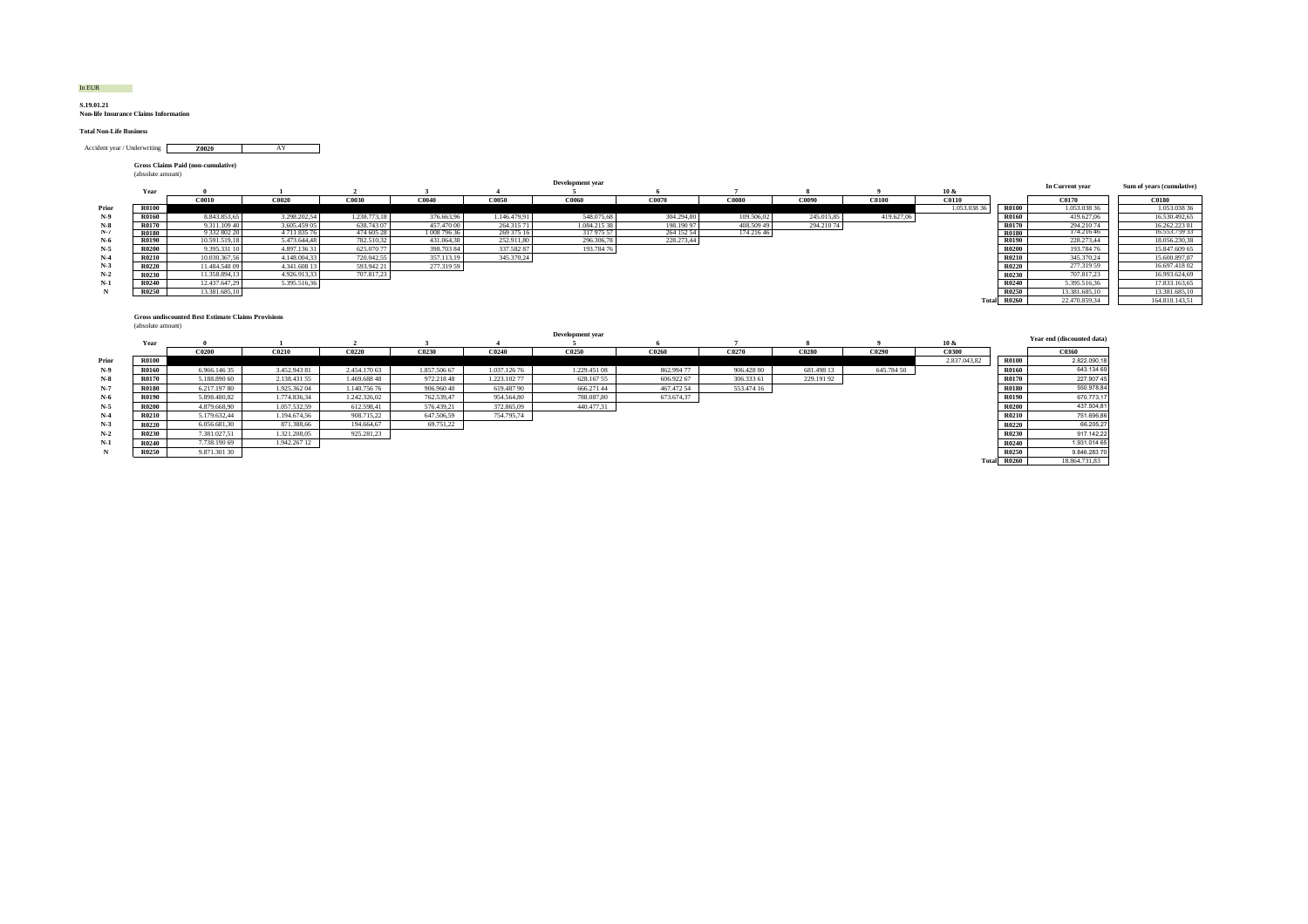#### **S.22.01.21**

**Impact of long term guarantees and transitional measures**

|                                                         |              | <b>Amount with Long Term</b><br><b>Guarantee measures and</b><br>transitionals | <b>Impact of transitional on</b><br>technical provisions | <b>Impact of transitional</b><br>on interest rate | <b>Impact of volatility</b><br>adjustment set to zero | <b>Impact of matching</b><br>adjustment set to zero |
|---------------------------------------------------------|--------------|--------------------------------------------------------------------------------|----------------------------------------------------------|---------------------------------------------------|-------------------------------------------------------|-----------------------------------------------------|
|                                                         |              | <b>C0010</b>                                                                   | <b>C0030</b>                                             | <b>C0050</b>                                      | <b>C0070</b>                                          | <b>C0090</b>                                        |
| Technical provisions                                    | <b>R0010</b> | 99.404.970.00                                                                  |                                                          |                                                   | 848.672.19                                            |                                                     |
| Basic own funds                                         | <b>R0020</b> | 30.919.337.00                                                                  |                                                          |                                                   | 571.121.00                                            |                                                     |
| Eligible own funds to meet Solvency Capital Requirement | <b>R0050</b> | 30.919.337,00                                                                  |                                                          |                                                   | 571.121.00                                            |                                                     |
| Solvency Capital Requirement                            | <b>R0090</b> | 18.172.863.00                                                                  |                                                          |                                                   | 90.311.00                                             |                                                     |
| Eligible own funds to meet Minimum Capital Requirement  | <b>R0100</b> | 30.919.337.00                                                                  |                                                          |                                                   | 571.121.00                                            |                                                     |
| Minimum Capital Requirement                             | <b>R0110</b> | 8.177.788,00                                                                   |                                                          |                                                   | 40.640.00                                             |                                                     |

in EUR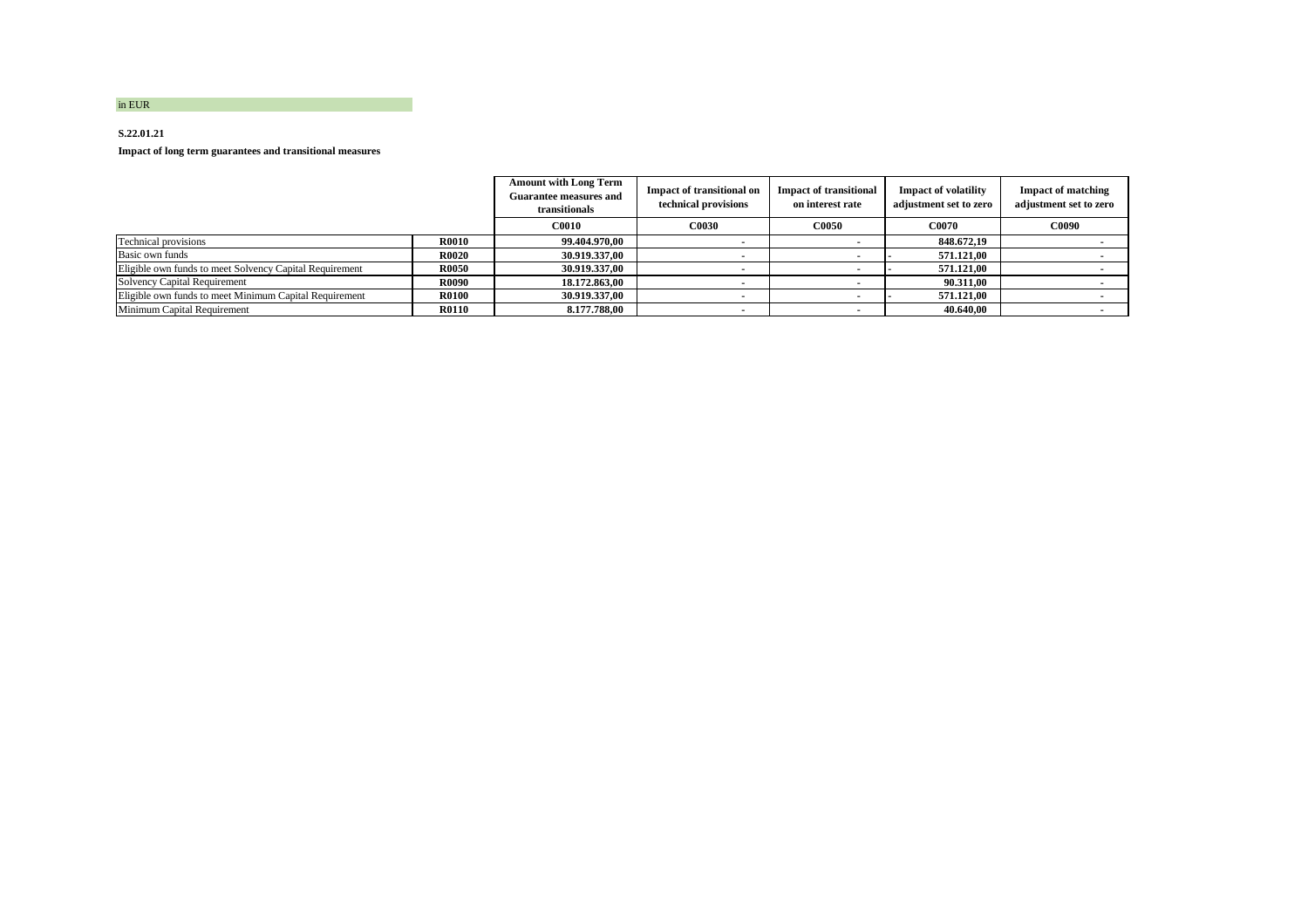#### **S.23.01.01** Own funds

in EUR

|                                                                                                                                                                                                                                                                |                | Total                          | Tier 1 - unrestricted          | Tier 1 - restricted | Tier 2       | Tier 3 |
|----------------------------------------------------------------------------------------------------------------------------------------------------------------------------------------------------------------------------------------------------------------|----------------|--------------------------------|--------------------------------|---------------------|--------------|--------|
|                                                                                                                                                                                                                                                                |                | C0010                          | C0020                          | C0030               | C0040        | C0050  |
| Basic own funds before deduction for participations in other financial<br>sector as foreseen in article 68 of Delegated Regulation 2015/35                                                                                                                     |                |                                |                                |                     |              |        |
| Ordinary share capital (gross of own shares)                                                                                                                                                                                                                   | R0010          | 2.500.000,00                   | 2.500.000,00                   |                     | 0,00         |        |
| Share premium account related to ordinary share capital                                                                                                                                                                                                        | R0030          | 59.182,00                      | 59.182,00                      |                     | 0,00         |        |
| Initial funds, members' contributions or the equivalent basic own - fund item<br>for mutual and mutual-type undertakings                                                                                                                                       | R0040          | 0,00                           | 0,00                           |                     | 0,00         |        |
| Subordinated mutual member accounts                                                                                                                                                                                                                            | R0050          | 0,00                           |                                | 0,00                | 0,00         | 0,00   |
| Surplus funds                                                                                                                                                                                                                                                  | R0070          | 0.00                           | 0,00                           |                     |              |        |
| Preference shares                                                                                                                                                                                                                                              | R0090          | 0,00                           |                                | 0.00                | 0.00         | 0.00   |
| Share premium account related to preference shares                                                                                                                                                                                                             | R0110          | 0,00                           |                                | 0,00                | 0,00         | 0,00   |
| Reconciliation reserve                                                                                                                                                                                                                                         | R0130          | 28.360.155,00                  | 28.360.155,00                  |                     |              |        |
| Subordinated liabilities                                                                                                                                                                                                                                       | R0140          | 0,00                           |                                | 0,00                | 0,00         | 0,00   |
| An amount equal to the value of net deferred tax assets                                                                                                                                                                                                        | R0160          | 0,00                           |                                |                     |              | 0,00   |
| Other own fund items approved by the supervisory authority as basic own<br>funds not specified above                                                                                                                                                           | R0180          | 0,00                           | 0.00                           | 0,00                | 0,00         | 0,00   |
| Own funds from the financial statements that should not be represented<br>by the reconciliation reserve and do not meet the criteria to be classified<br>as Solvency II own funds<br>Own funds from the financial statements that should not be represented by |                |                                |                                |                     |              |        |
| the reconciliation reserve and do not meet the criteria to be classified as<br>Solvency II own funds                                                                                                                                                           | R0220          | 0,00                           |                                |                     |              |        |
| <b>Deductions</b>                                                                                                                                                                                                                                              |                |                                |                                |                     |              |        |
| Deductions for participations in financial and credit institutions                                                                                                                                                                                             | R0230          | 0,00                           | 0,00                           | 0,00                | 0,00         |        |
| Total basic own funds after deductions                                                                                                                                                                                                                         | R0290          | 30.919.337,00                  | 30.919.337,00                  | 0,00                | 0,00         | 0,00   |
| Ancillary own funds                                                                                                                                                                                                                                            |                |                                |                                |                     |              |        |
| Unpaid and uncalled ordinary share capital callable on demand                                                                                                                                                                                                  | R0300          | 0,00                           |                                |                     | 0,00         |        |
| Unpaid and uncalled initial funds, members' contributions or the equivalent<br>basic own fund item for mutual and mutual - type undertakings, callable on<br>demand                                                                                            | R0310          | 0,00                           |                                |                     | 0,00         |        |
| Unpaid and uncalled preference shares callable on demand                                                                                                                                                                                                       | R0320          | 0,00                           |                                |                     | 0,00         | 0,00   |
| A legally binding commitment to subscribe and pay for subordinated liabilities<br>on demand                                                                                                                                                                    | R0330          | 0,00                           |                                |                     | 0,00         | 0,00   |
| Letters of credit and guarantees under Article 96(2) of the Directive<br>2009/138/EC                                                                                                                                                                           | R0340          | 0,00                           |                                |                     | 0,00         |        |
| Letters of credit and guarantees other than under Article 96(2) of the<br>Directive 2009/138/EC                                                                                                                                                                | R0350          | 0,00                           |                                |                     | 0,00         | 0.00   |
| Supplementary members calls under first subparagraph of Article 96(3) of the<br>Directive 2009/138/EC                                                                                                                                                          | R0360          | 0,00                           |                                |                     | 0,00         |        |
| Supplementary members calls - other than under first subparagraph of Article<br>96(3) of the Directive 2009/138/EC                                                                                                                                             | R0370          | 0,00                           |                                |                     | 0.00         | 0.00   |
| Other ancillary own funds                                                                                                                                                                                                                                      | R0390          | 0,00                           |                                |                     | 0.00         | 0,00   |
| Total ancillary own funds                                                                                                                                                                                                                                      | R0400          | 0,00                           |                                |                     | 0.00         | 0.00   |
| Available and eligible own funds                                                                                                                                                                                                                               |                |                                |                                |                     |              |        |
| Total available own funds to meet the SCR                                                                                                                                                                                                                      | R0500          | 30.919.337,00                  | 30.919.337,00                  | 0.00                | 0.00         | 0.00   |
| Total available own funds to meet the MCR                                                                                                                                                                                                                      | R0510          | 30.919.337,00                  | 30.919.337,00                  | 0,00                | 0,00         |        |
| Total eligible own funds to meet the SCR                                                                                                                                                                                                                       | R0540<br>R0550 | 30.919.337,00                  | 30.919.337.00<br>30.919.337,00 | 0.00<br>0.00        | 0.00<br>0.00 | 0.00   |
| Total eligible own funds to meet the MCR<br>SCR                                                                                                                                                                                                                | R0580          | 30.919.337,00<br>18.172.863,00 |                                |                     |              |        |
| <b>MCR</b>                                                                                                                                                                                                                                                     | R0600          | 8.177.788,00                   |                                |                     |              |        |
| Ratio of Eligible own funds to SCR                                                                                                                                                                                                                             | R0620          | 1,7014                         |                                |                     |              |        |
| Ratio of Eligible own funds to MCR                                                                                                                                                                                                                             | R0640          | 3,7809                         |                                |                     |              |        |

#### Reconciliation reserve

|                                                                                                 |       | C0060         |
|-------------------------------------------------------------------------------------------------|-------|---------------|
| Reconciliation reserve                                                                          |       |               |
| Excess of assets over liabilities                                                               | R0700 | 30.919.337.00 |
| Own shares (held directly and indirectly)                                                       | R0710 | 0.00          |
| Foreseeable dividends, distributions and charges                                                | R0720 | 0.00          |
| Other basic own fund items                                                                      | R0730 | 2.559.182,00  |
| Adjustment for restricted own fund items in respect of ring<br>fenced funds due to ring fencing | R0740 | 0.00          |
| Reconciliation reserve                                                                          | R0760 | 28.360.155.00 |
| <b>Expected profits</b>                                                                         |       |               |
| Expected profits included in future premiums (EPIFP) - Life business                            | R0770 | 602.121.00    |
| Expected profits included in future premiums (EPIFP) - Non-life business                        | R0780 | 997.651.00    |
| Total Expected profits included in future premiums<br>(EPIFP)                                   | R0790 | 1.599.772.00  |